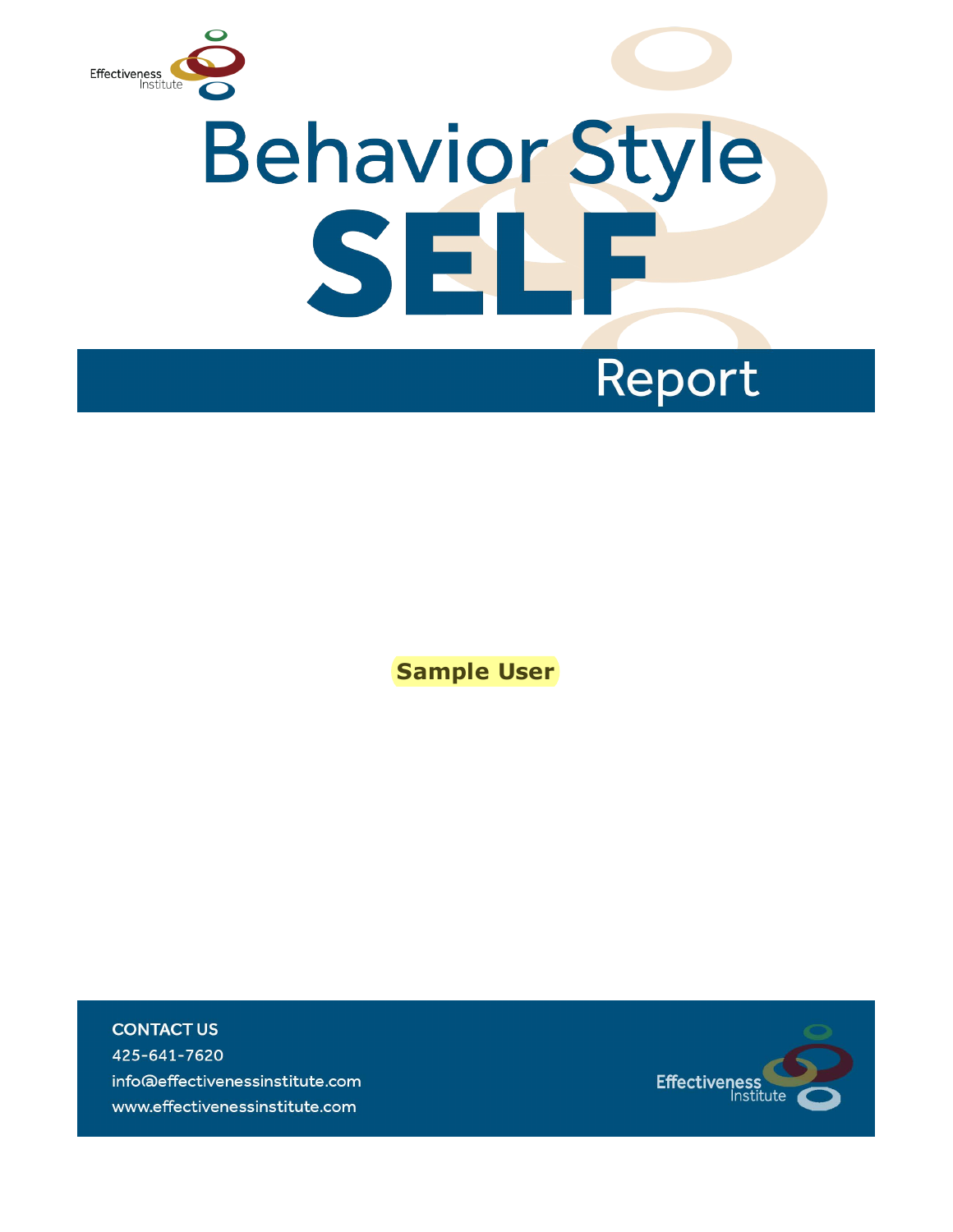

### **Behavior Style Self Assessment Report**

Prepared for:

**Sample User**

9/18/2018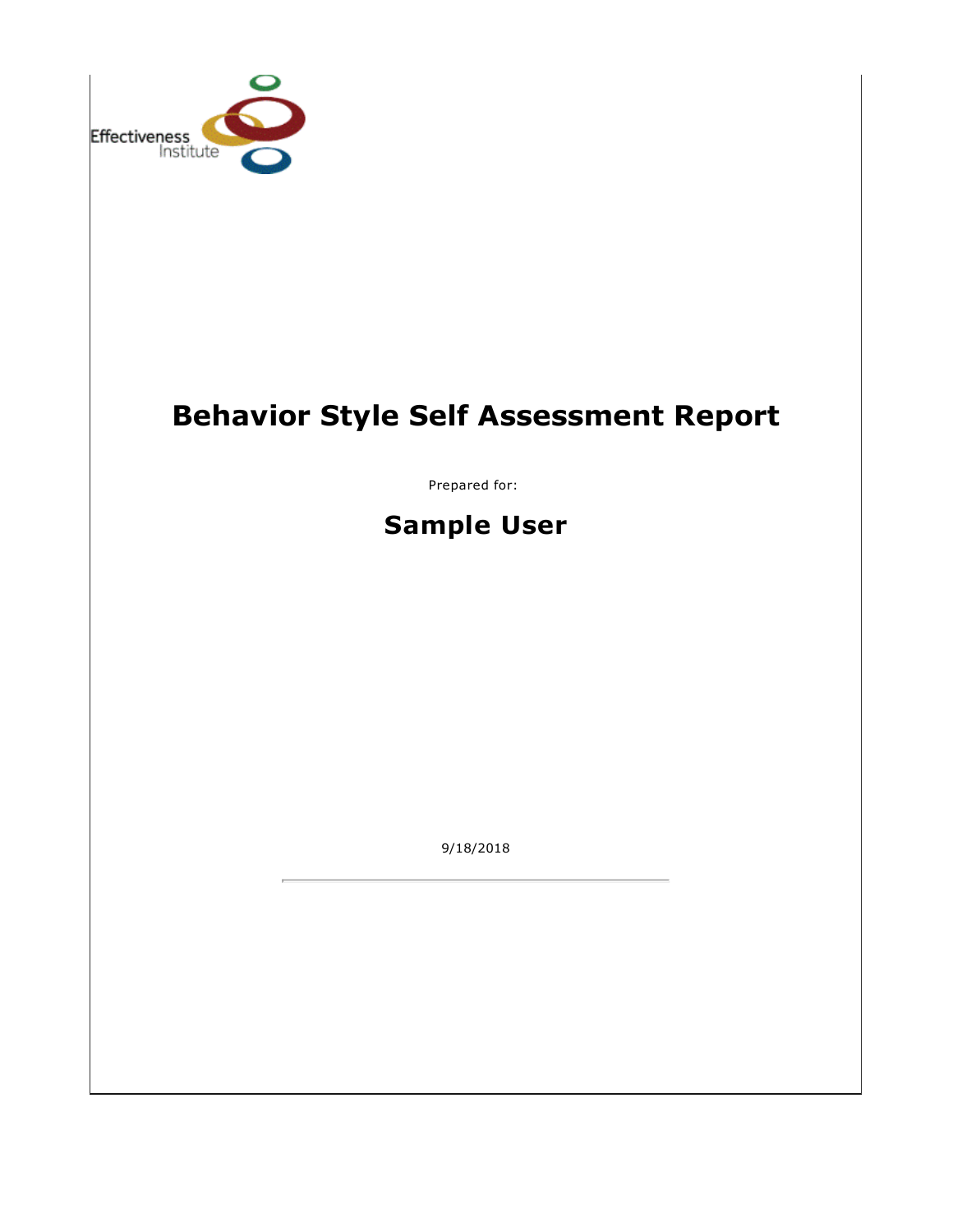

#### **TABLE OF CONTENTS**

| ≫<br><b>Behavior Style Online Profile</b>   | 4  |
|---------------------------------------------|----|
| <b>Behavior Versus Personality</b><br>≫     | 5  |
| ≫<br><b>What is Behavior Style?</b>         | 6  |
| ≫<br>People are not Behavior Styles         | 7  |
| <b>Profile Bar Graph</b><br>≫               | 8  |
| ≫<br><b>Style Pattern Description 1</b>     | 9  |
| ≫<br><b>Behavior Style Quick Reference</b>  | 10 |
| ≫<br><b>Summary of the Controller Style</b> | 11 |
| » Summary of the Stabilizer Style           | 13 |
| » Summary of the Analyzer Style             | 15 |
| ≫<br><b>Summary of the Persuader Style</b>  | 17 |
| ≫<br><b>The Results Dimension</b>           | 19 |
| <b>The Emotions Dimension</b><br>≫          | 20 |
| <b>Behavior Choice</b><br>≫                 | 21 |
| <b>Behavior Style Energy</b><br>≫           | 22 |
| <b>Energy Graph</b><br>≫                    | 24 |
| <b>Behavior is a Choice</b><br>≫            | 25 |
| $\lambda$ About the Effectiveness Institute | 26 |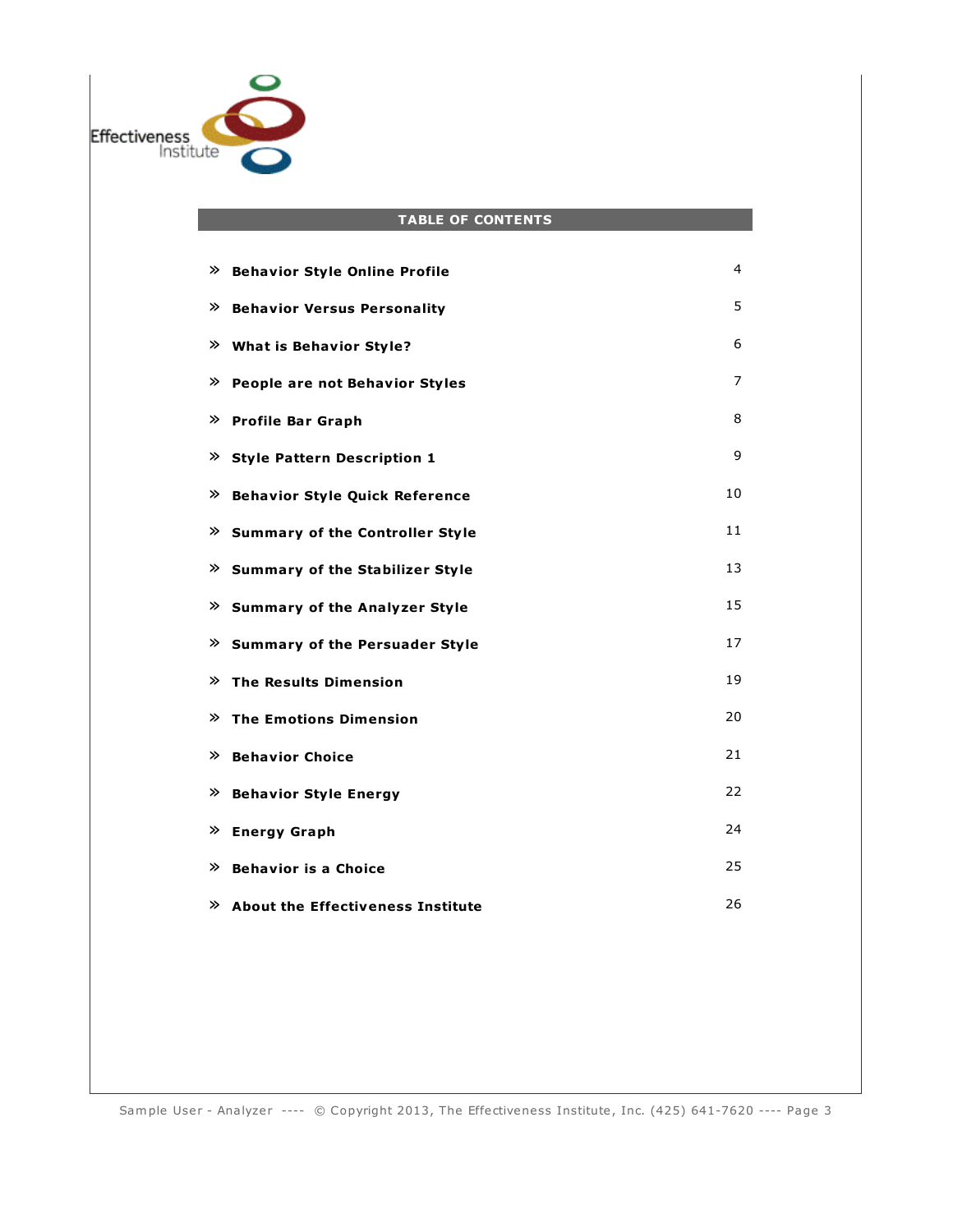

#### **BEHAVIOR STYLE ONLINE ASSESSMENT**

#### **SELF**

The Behavior Style Self Assessment you have just completed is a self-scoring assessment that measures and summarizes the strengths and challenges of the four primary Behavior Styles: **Controller, Stabilizer, Analyzer** and **Persuader**.

It is designed for immediate application. The information contained in this report is detailed enough to describe human behavior but simple enough for use in the 'real world.' The intent of the Behavior Style Self assessment is simply to validate one's pattern of behavior in order to facilitate making the appropriate choices when interacting with others.

To build on your awareness of Behavior Styles, our *People Skills* workshop provides you with the tools and options to make appropriate choices so you can situationally, intentionally and temporarily modify behavior to create win-win outcomes. To learn more about People Skills please visit our website at [www.EffectivenessInstitute.com](http://www.effectivenessinstitute.com) or call us at 800-805-8654.

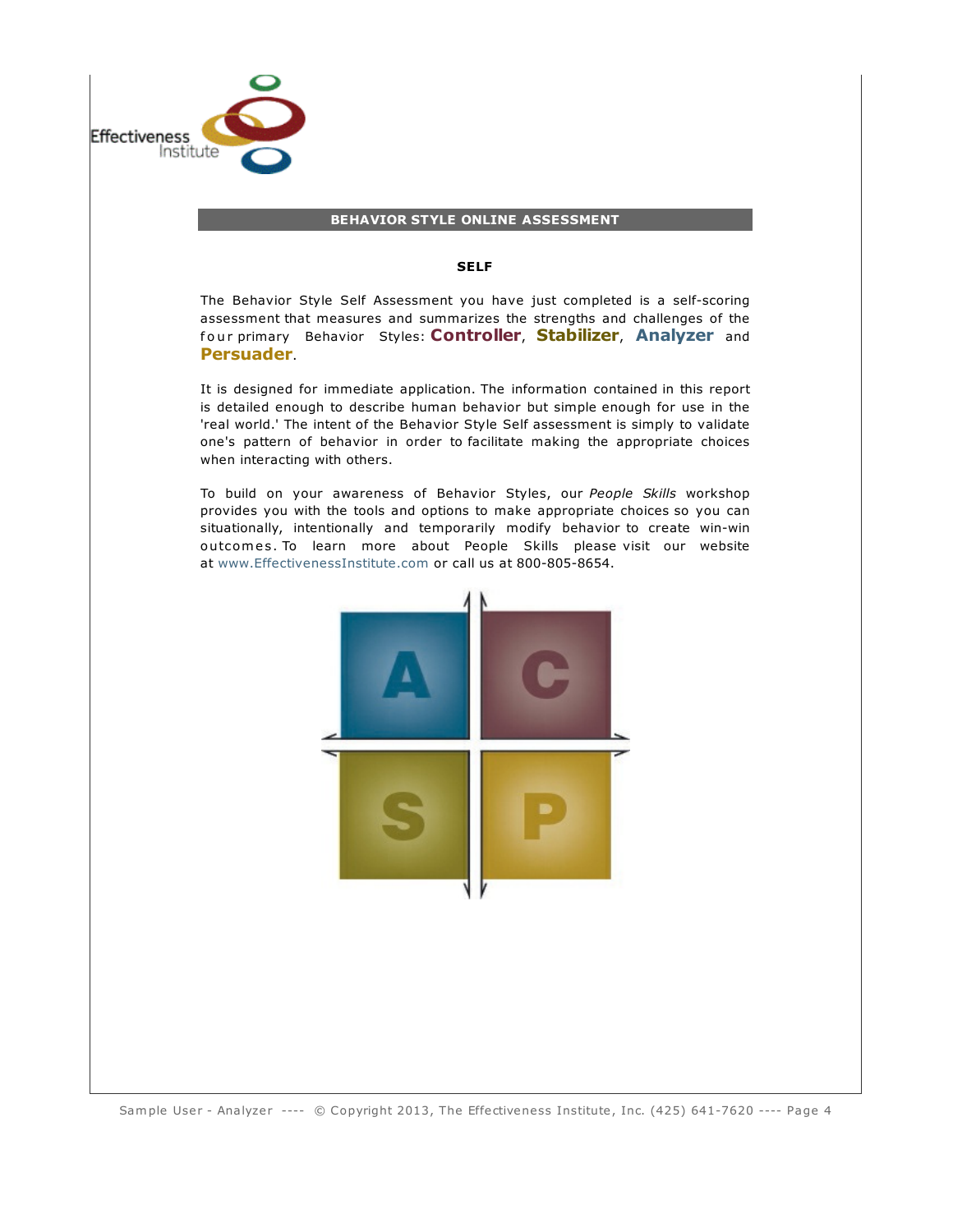

#### **BEHAVIOR VERSUS PERSONALITY**



Personality is represented by the whole iceberg; behavior is one part of the whole. Personality is complex and has many variables (e.g., birth order, heredity) which impact who you are.

Behavior is represented by the part of the iceberg that is above the waterline. It is observable. Behavior is what you do. It can be seen by others.

**Personality cannot be situationally, intentionally and temporarily modified by choice.**

*Example: I cannot change my heredity or past experiences.*

**Behavior can be situationally, intentionally and temporarily modified by choice.**

*Example: I can choose to talk more, or to be more outgoing.*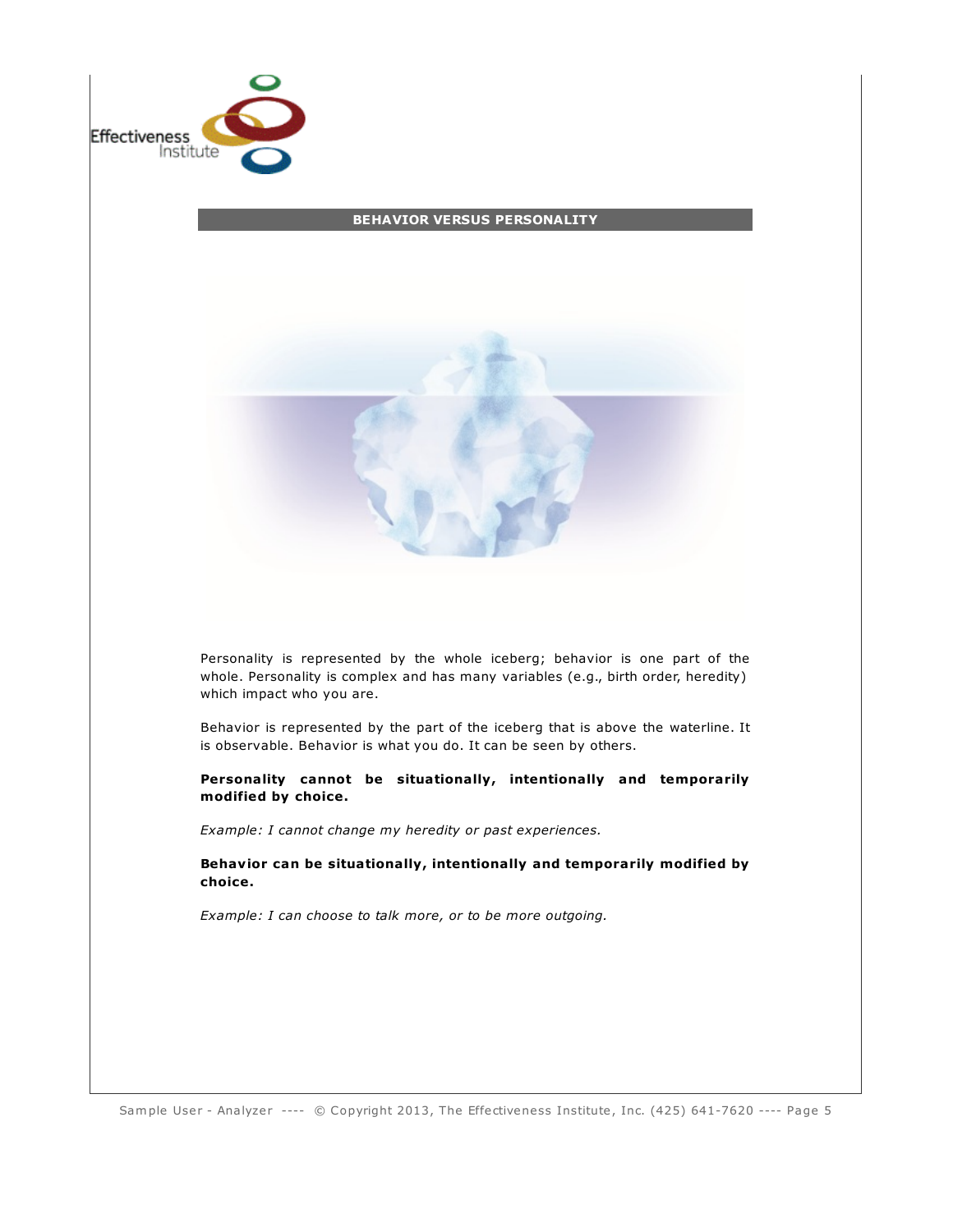

#### **WHAT IS BEHAVIOR STYLE?**

*Behavior Style is a pattern of behaviors that can be observed in self and in others.* Behavior Style is reflected in what is said and done. It is your observable behavior.

The early stages of a relationship are spent confirming the initial judgments we make. Once formed, significant data is required in order to change the initial perception.

People often evaluate others with a value-driven perception of how their behavior *should* be. When these value-driven perceptions differ from observed behavior, it is easy to become frustrated with the behavior of others. The challenge is to recognize different behaviors and blend with them, not fight with them. The essence of teamwork and a step toward increased productivity is blending the strengths of all team members toward a mutually agreed upon goal.

#### **Behavior Style Self History**

In developing our Behavior Style Profile, we combined our work and experience with the original research of Jung, Marston, Merrill and Reid. We wanted the profile to be easy to use, understandable and accurate in self-perception. We use the terms Controller, Stabilizer, Analyzer and Persuader to describe the primary patterns of behavior that individuals exhibit. We reference these behavior patterns as Behavior Style. We have found that these Style names elicit fewer initial negative reactions than other terms.

In our Profile, all Styles have equal value, and all Styles have strengths. Through our presentations, we have learned that *focusing on the strengths of each Style reduces the tendency to label or categorize individuals, and instead provides tools for working effectively with others.*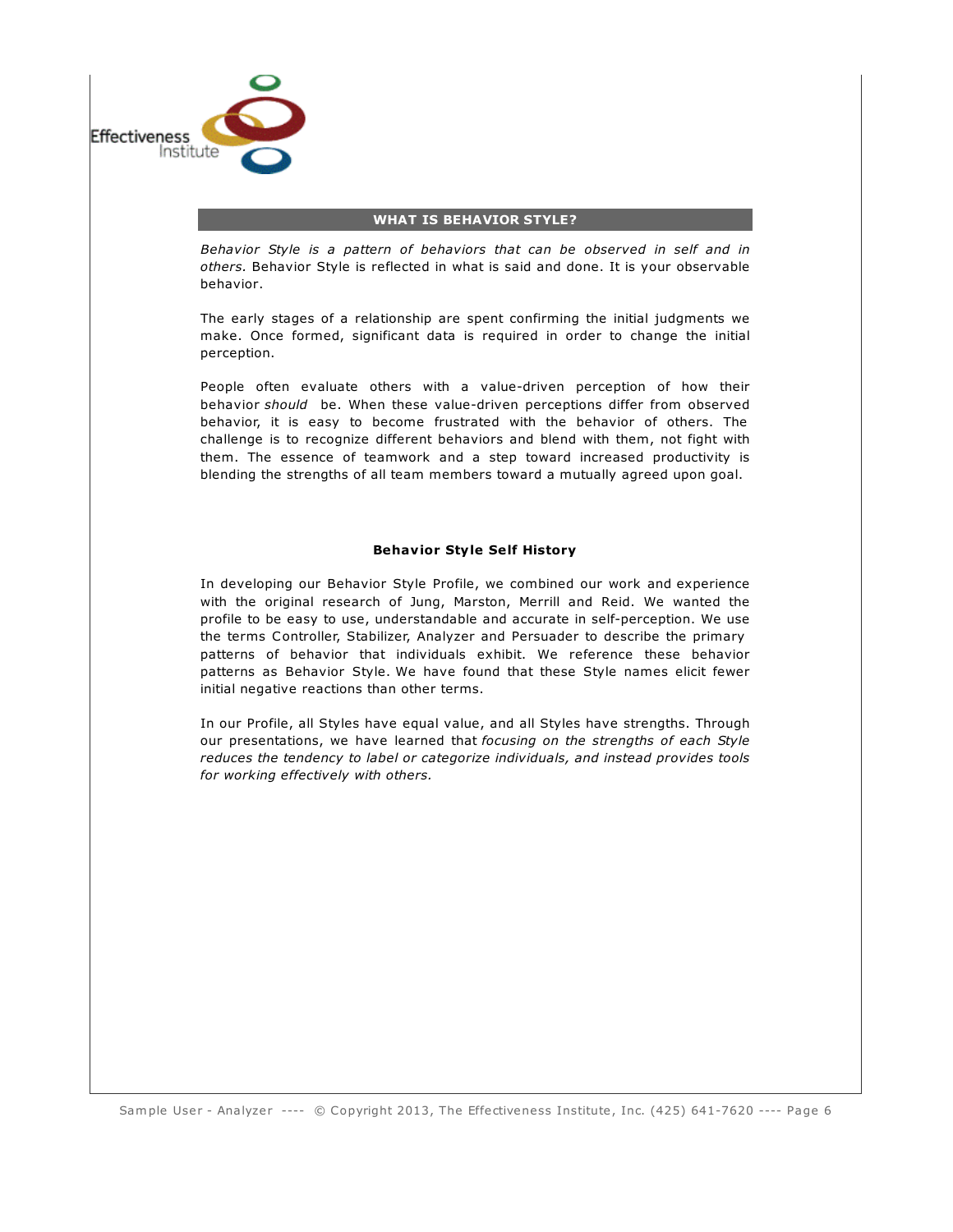

#### **PEOPLE ARE NOT BEHAVIOR STYLES**

Most individuals have preferred Behavior Styles from which they operate most of the time. Effective individuals have access to and use all four Styles, even though they prefer one or two Styles.

Even though there are Style preferences it is important to avoid labeling yourself or others as one Style.

- 1. Labeling reduces and limits the perception of a person's ability to demonstrate a full range of behaviors.
- 2. Labeling provides an excuse for behaviors that are situationally ineffective.
- 3. Labeling encourages uncomplimentary stereotyping that breaks down trust.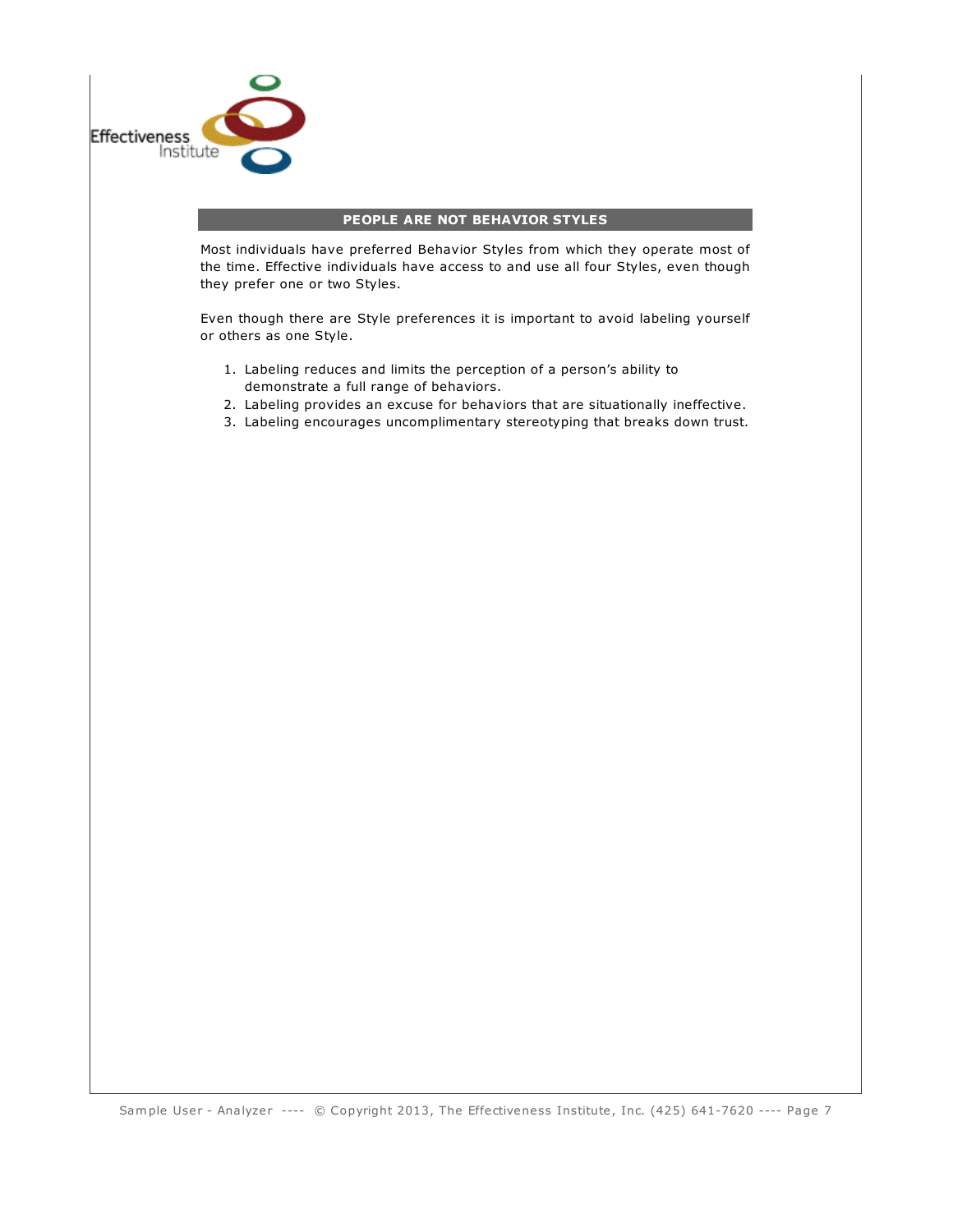

#### **PROFILE BAR GRAPH**

The results of your selections are shown in the following bar graph. The Bar Graph shows the strength of each behavior pattern relative to others, based upon the selections you made.



**(MidLine)**

#### **YOUR STYLE COMBINATIONS**

Your Predominant Style is: **Analyzer-Persuader**

#### **Style Combinations**

When Behavior Styles are combined, strong tendencies emerge. These tendencies form your Behavior Style pattern.

Only the bar graphs that are right of the midline are considered.

The longest bar graph represents your primary Style (Analyzer-Persuader).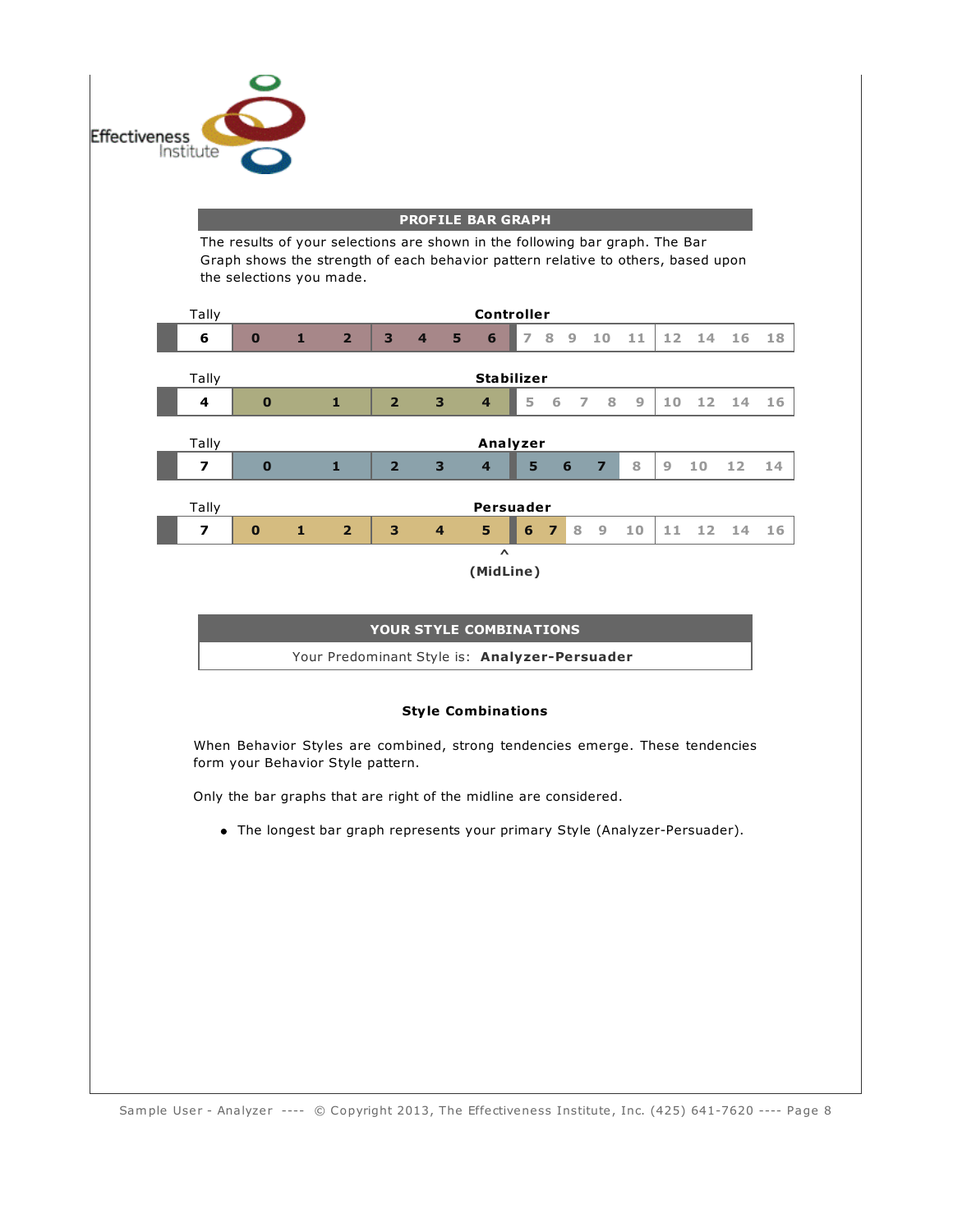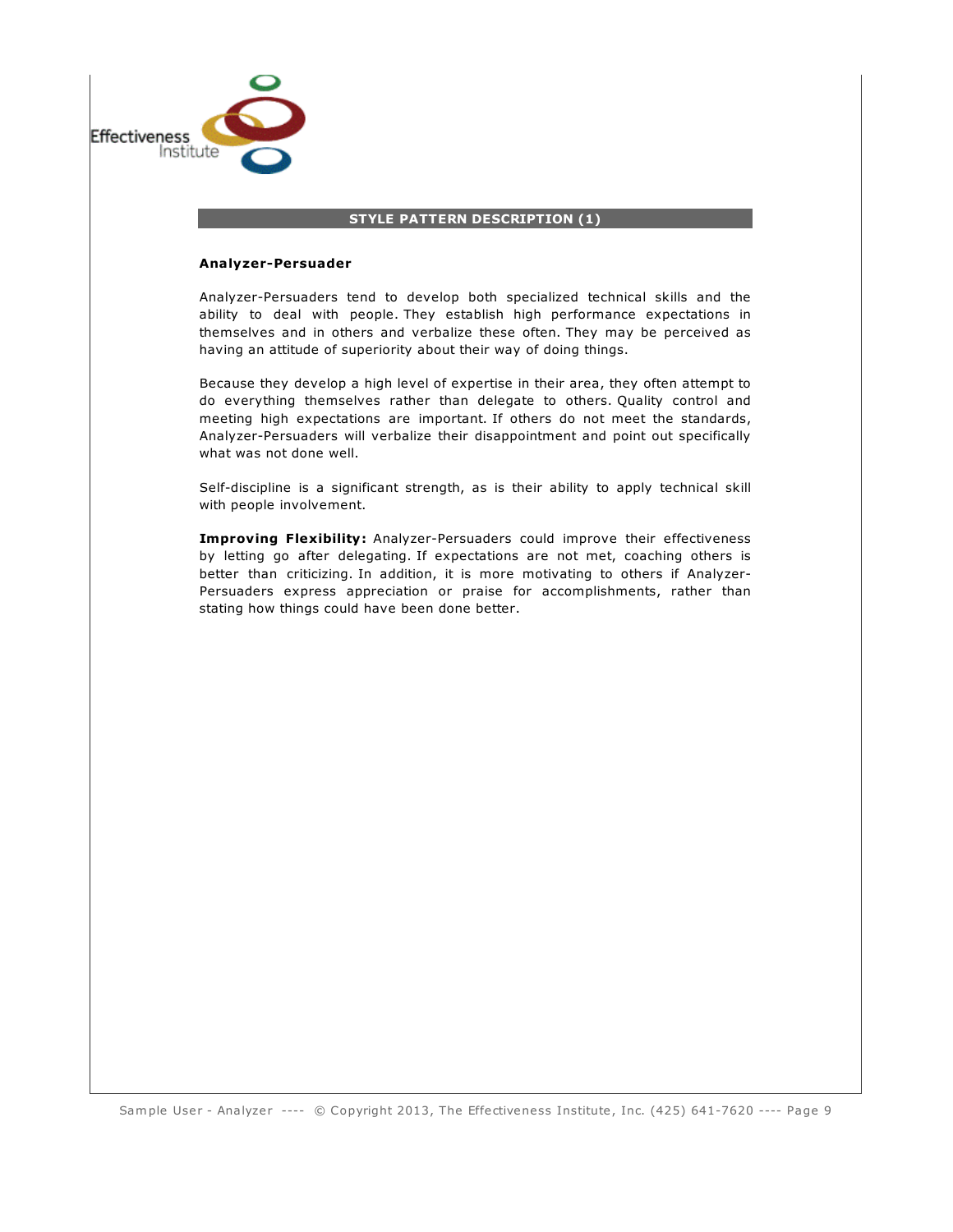

#### **BEHAVIOR STYLE QUICK REFERENCE**

You have an overview of your Behavior Style based upon the results of your SELF Assessment. The following Quick Reference information will provide you with more insight about the strengths and blindspots of your Style. You can also view the same information about other Styles by clicking on the links below. This will give you insight about how being flexible with your behavior will allow you to meet Style needs, thereby increasing the effectiveness of your communication and relationships with others.

To purchase a full Quick Reference Guide that provides cues and additional insights regarding how to best work with each style visit [www.EffectivenessInstitute.com.](https://www.effectivenessinstitute.com/store/index.php?main_page=index&cPath=3)

#### **ANALYZER**

- **Major focus -- Quality, accuracy, perfection** • Driving need -- To get it right **Greatest strength -- Uses facts,** data, history • Blindspot -- Declaring a position • Support -- Their standards and **principles Take time to -- Be accurate** 
	- **•** Provide -- Facts and data

#### **STABILIZER**

- **Major focus -- Relationships**
- Driving need -- Security
- Greatest strength -- Maintaining harmony
- Blindspot -- Initiating quickly
- Support -- Them as a person
- Take time to -- Understand their goals
- Provide -- Appreciation

#### **CONTROLLER**

- **Major focus -- Results**
- Driving need -- To be in control
- Greatest strength -- Uses conflict
- Blindspot -- Listening
- Support -- Their objectives and results
- Take time to -- Be efficient
- Provide -- Action

#### **PERSUADER**

- **Major focus -- People**
- Driving need -- To be liked
- Greatest strength -- Uses verbal skills
- Blindspot -- Following systems
- Support -- Their ability to take risks
- Take time to -- Get acquainted, have fun
- Provide -- Approval and praise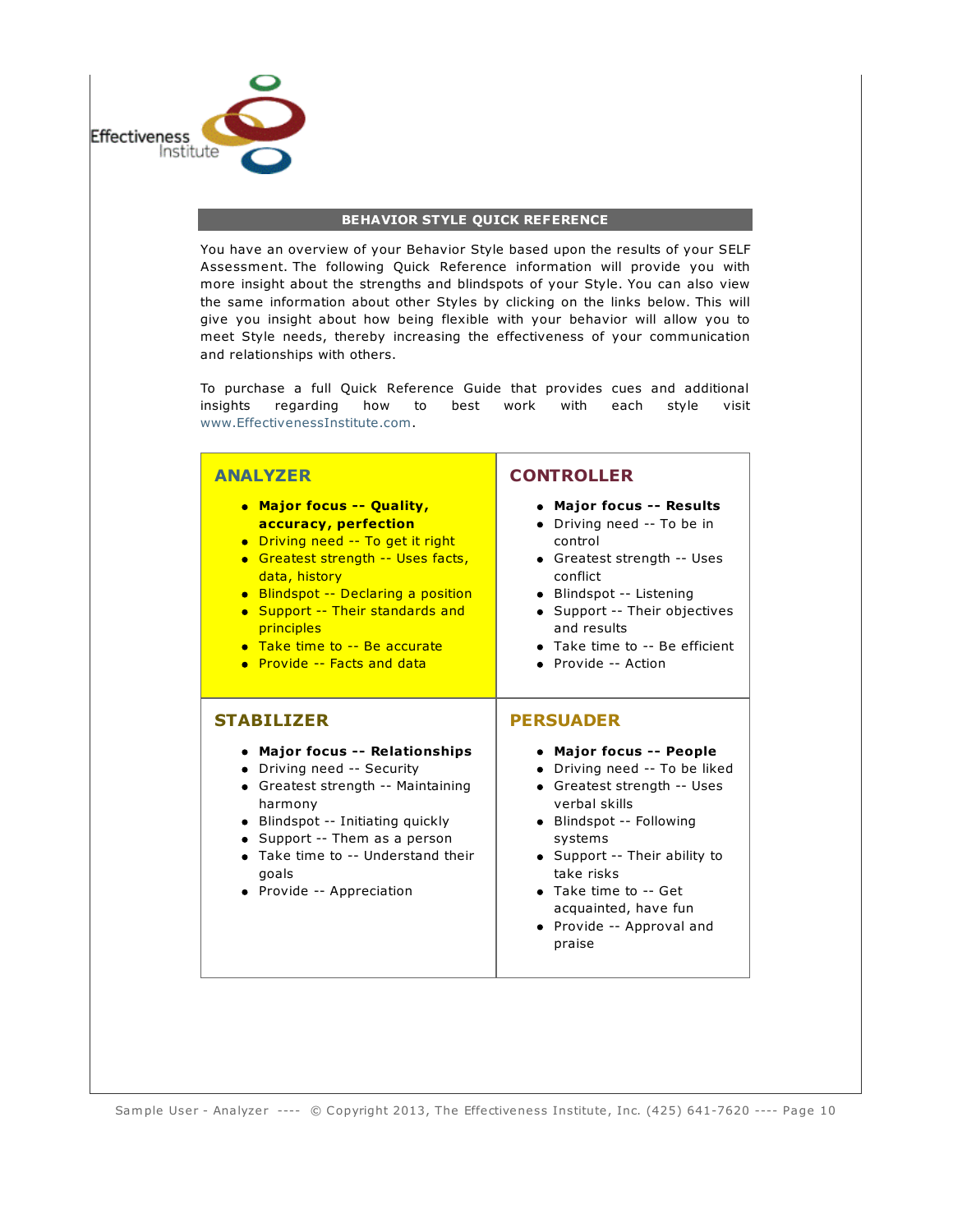

Sample User - Analyzer ---- © Copyright 2013, The Effectiveness Institute, Inc. (425) 641-7620 ---- Page 11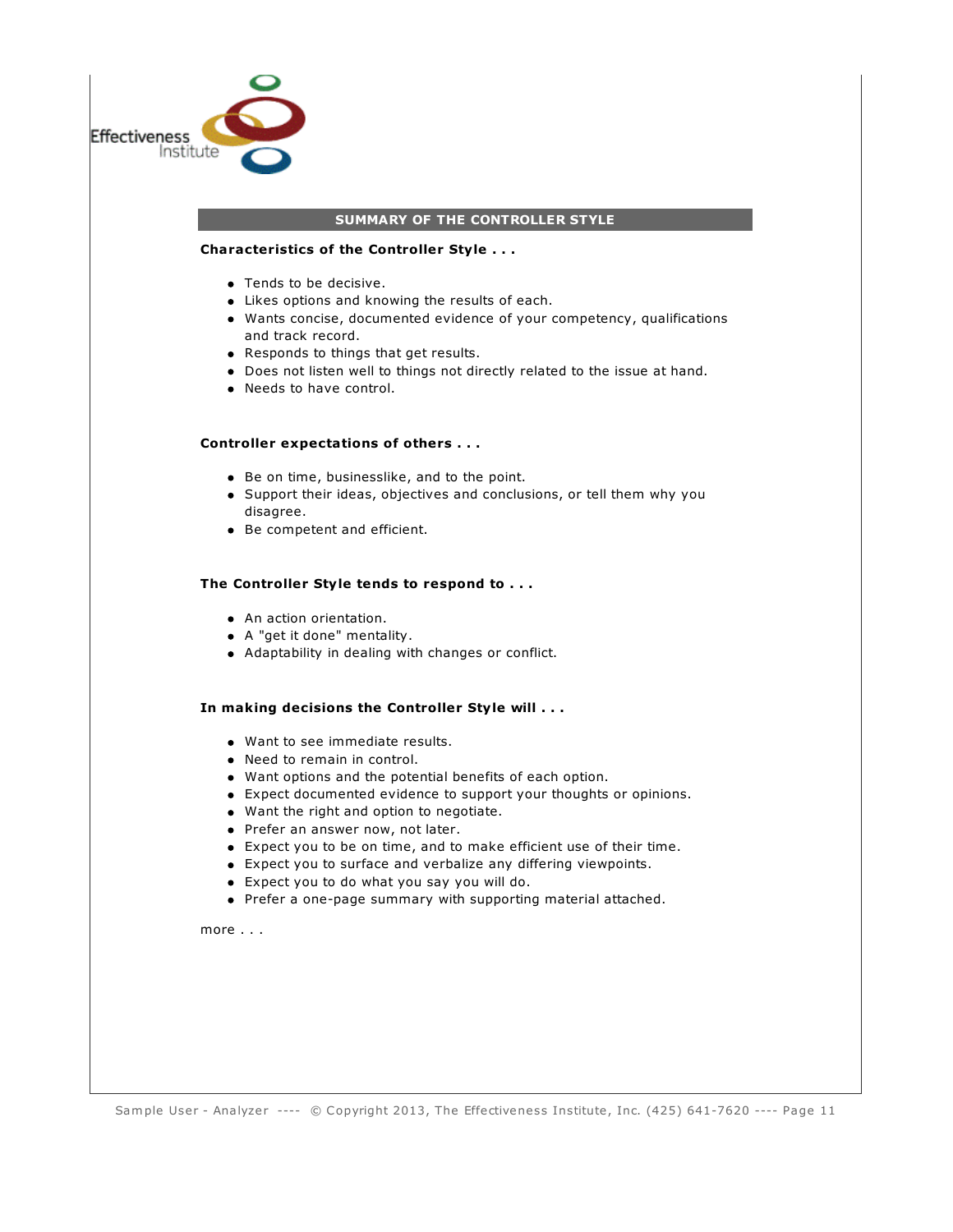

#### **Suggestions to work most effectively with the Controller Style**

*To work most effectively with Controllers, discover their objectives and goals, and find ways to support them. Be prepared to show how your ideas can help them obtain the desired results. Include options.*

- 1. It is not necessary to build a personal relationship unless the Controller obviously desires it. Do not waste time with small talk. Keep the relationship focused on business.
- 2. Stick to the "what," "why," or "when" of an issue. Ask specific questions about specific items. Do not spend much time on the "how" or "who."
- 3. Personal support is not important, but ideas and objectives are. If you agree with the Controller's position, support the desired results rather than supporting the Controller personally. Indicate what you can do to achieve the objectives.
- 4. Avoid personal criticism. If you disagree with the Controller's position, disagree with the facts not with the person.
- 5. Make your position clear based upon facts and logic. Avoid emotions, feelings, and philosophy.
- 6. Present the Controller with options so that he or she can make the decision.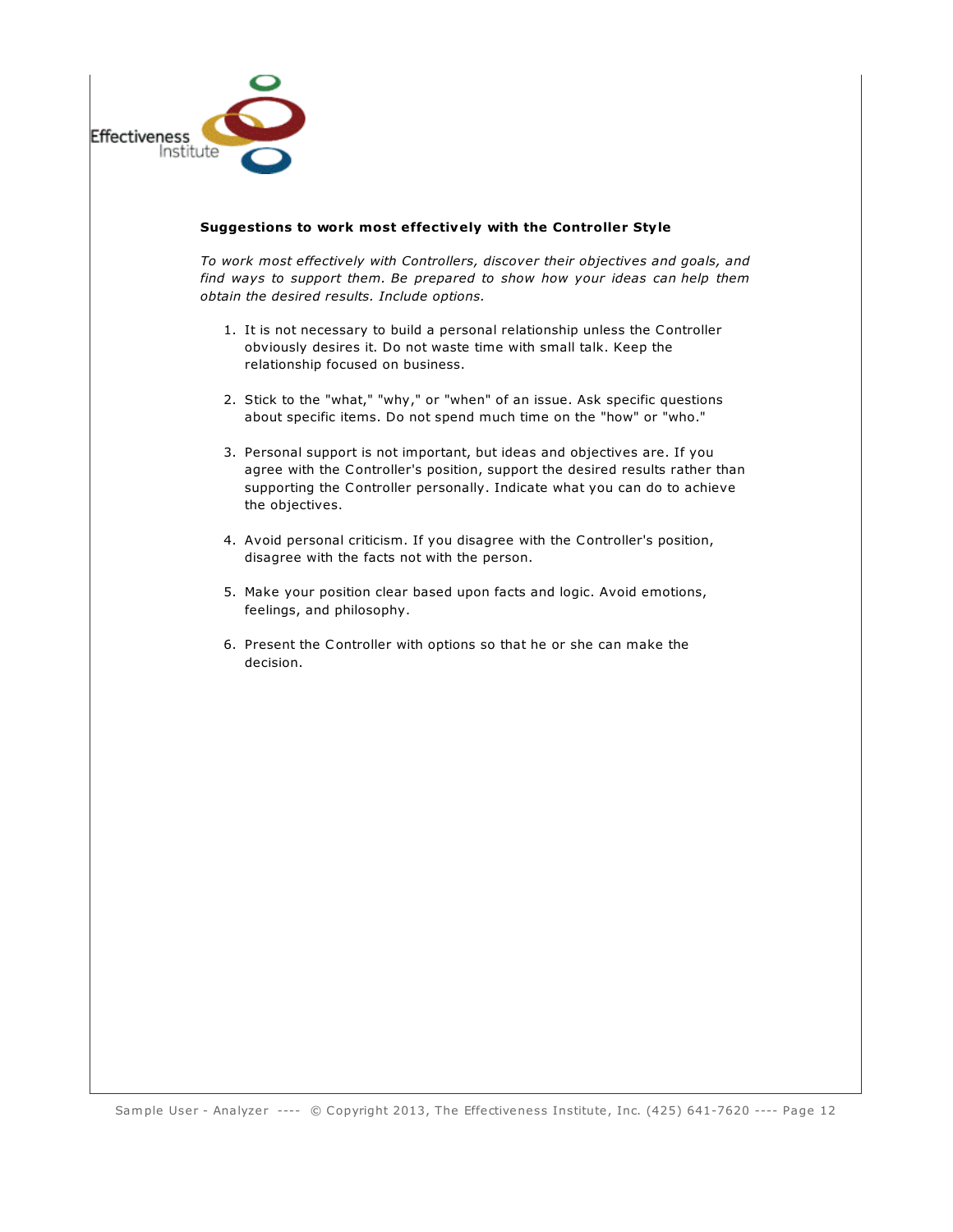

#### **SUMMARY OF THE STABILIZER STYLE**

#### **Characteristics of the Stabilizer Style . . .**

- Tends to need agreement of others before deciding.
- Likes support.
- Wants conflict-free decisions and implementation.
- Wants to maintain an ongoing relationship.
- Requires assurances and guarantees.
- Prefers a low-key, low-pressure relationship.

#### **Stabilizer expectations of others . . .**

- Do what you say.
- Provide support and help without being asked.
- Give patient and thorough explanations.

#### **The Stabilizer Style tends to respond to . . .**

- Actions that recognize and affirm loyalty.
- Someone who takes the time to know them, their specific situation and their personal concerns.
- Actions or behaviors that support commitments you have made.

#### **In making decisions the Stabilizer Style will . . .**

- Need to know that you are trustworthy.
- Want to be comfortable with you personally.
- Expect you to understand his or her personal situation.
- Not want to feel pressured or threatened.
- Want assurance that this decision is the best available to solve the problem.
- Want to have assurances in writing when trust is not in place or it is a new relationship.
- Prefer a low-pressure request for action.
- Want personal involvement in follow-up.
- Be inclined to seek advice from others before deciding.
- Want options for a way out should things go wrong.

more . . .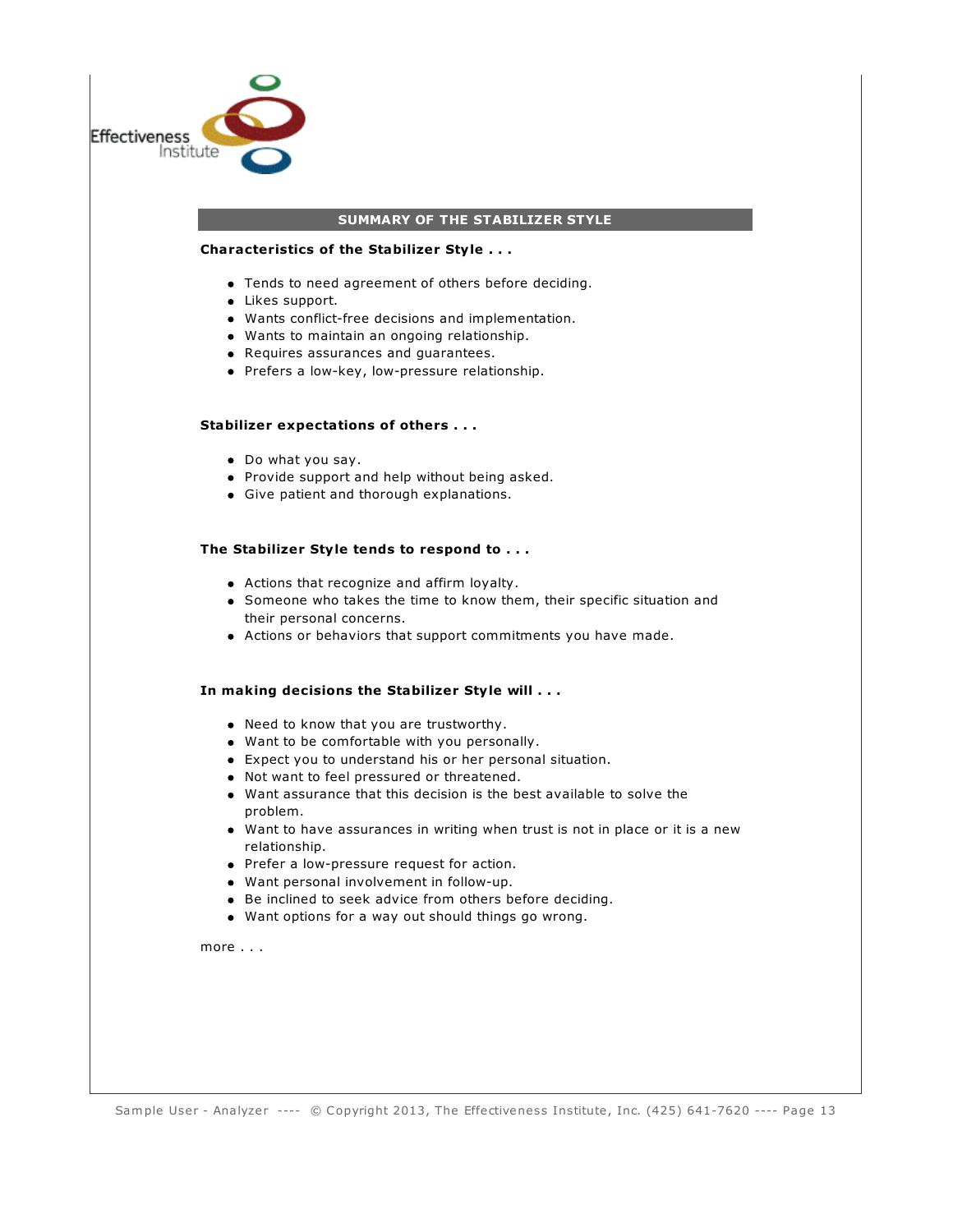

#### **Suggestions to work most effectively with the Stabilizer Style**

*To work most effectively with Stabilizers, work cooperatively. Support the Stabilizer's feelings and relationships with others. Show genuine interest and appreciation for what they do. Ask questions to clarify expectations.*

- 1. Do not be disorganized or uninformed. Prepare your presentation or points in advance.
- 2. Establish a cooperative effort with the Stabilizer; avoid overstating what can be realistically accomplished to achieve the objective.
- 3. Be patient and responsive. Take time to listen. Offer thoughts from your own situation and experiences.
- 4. Do not rush presentation of your ideas and thoughts. Clearly define how and what you can contribute to the relationship, process or outcome.
- 5. Affirm the individual, address the facts or issue. If you agree easily, look for potential areas of future dissatisfaction. If you disagree, be careful of hurt feelings. Any comments may be perceived to be personal.
- 6. Spend time with Stabilizers as individuals. Give attention to their personal situations, families and interests.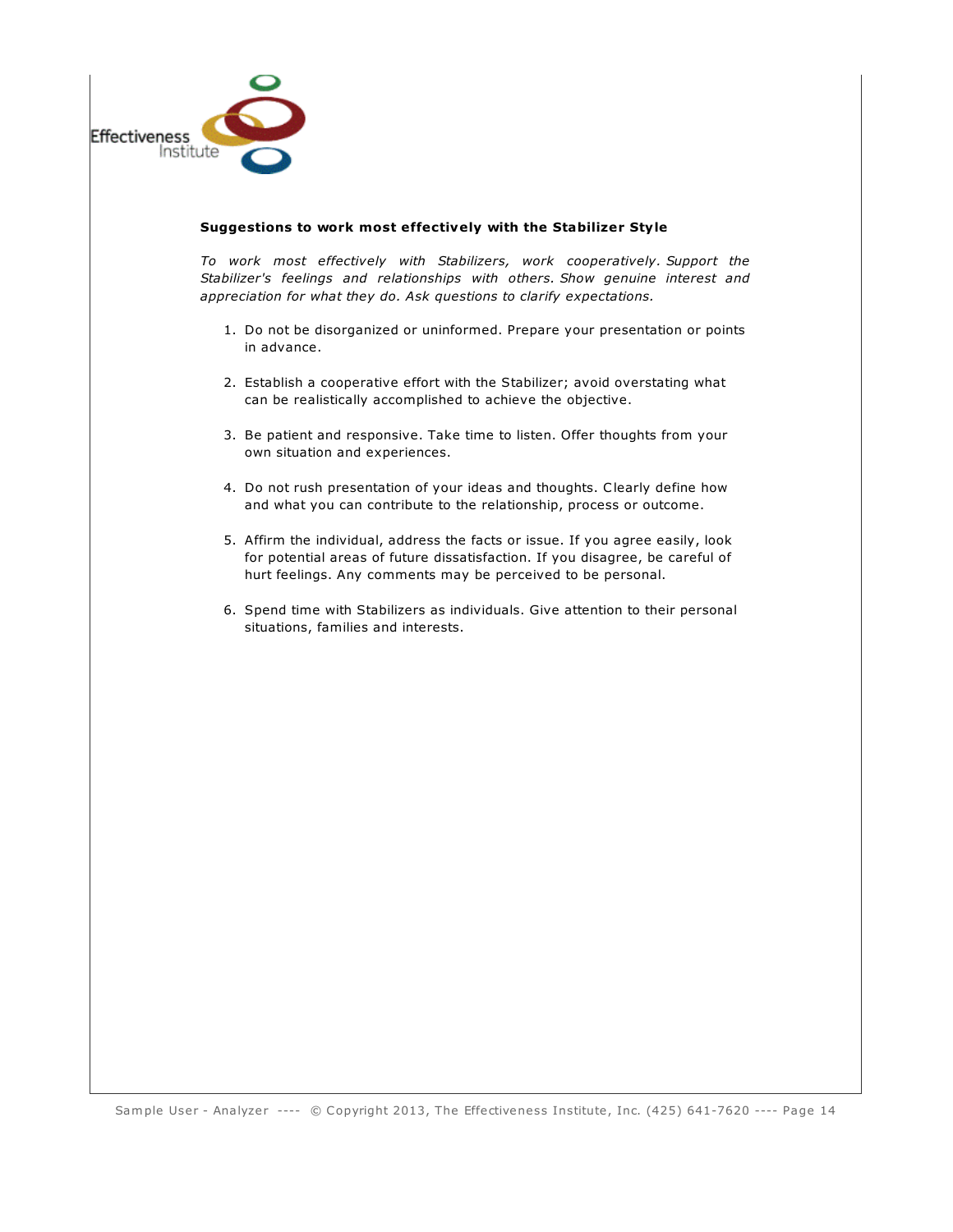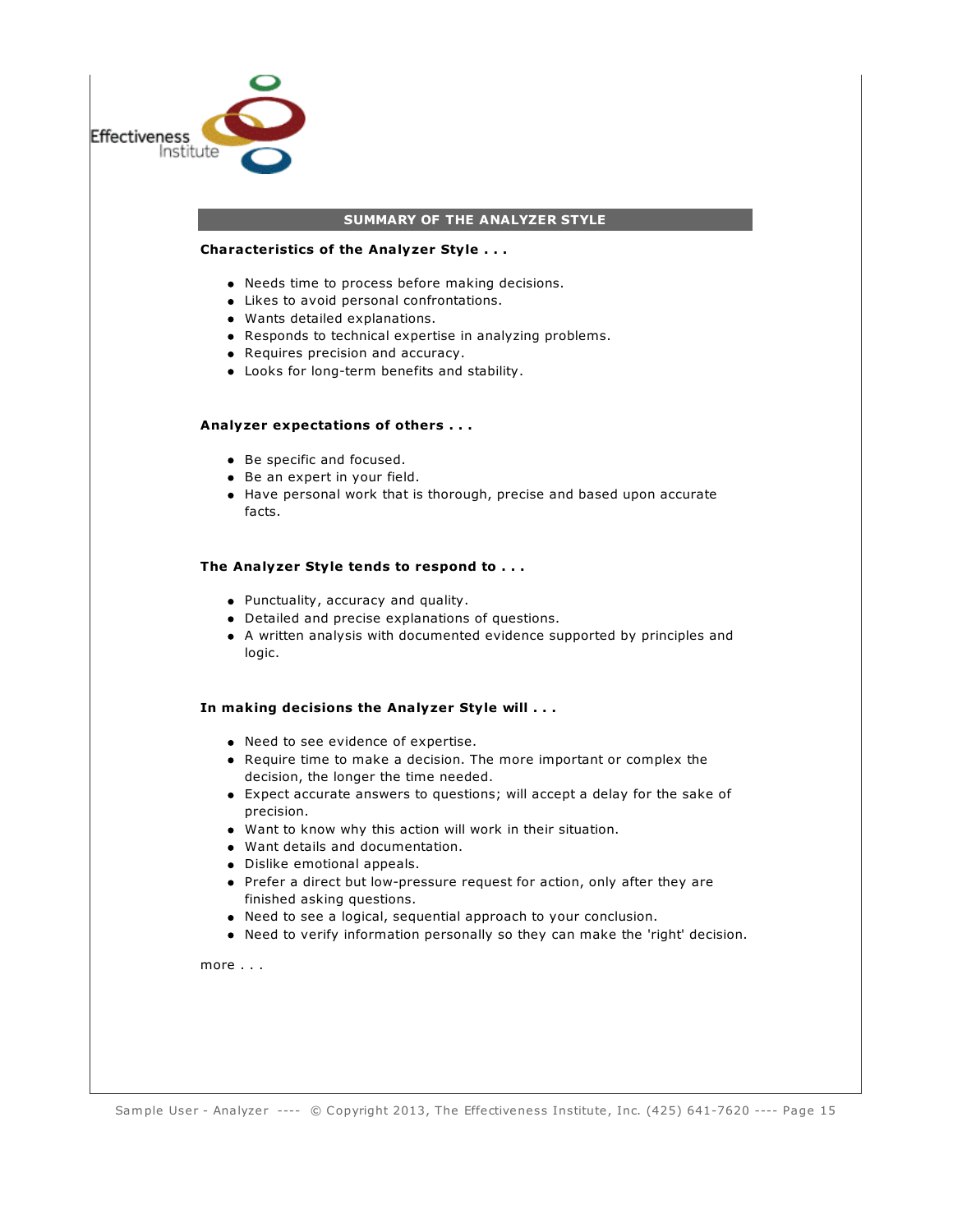

#### **Suggestions to work most effectively with the Analyzer Style**

*To work most effectively with Analyzers, approach a situation or project logically and accurately, with facts documented. Present your position and information carefully, with appropriate depth and detail.*

- 1. Demonstrate through action how you can help. Provide a well-organized, well-documented presentation, with a copy for the Analyzer.
- 2. Analyzers often suspect that people will "oversell" themselves in what they can or will do. Be specific, and do not exaggerate.
- 3. Take your time, be factual and remain persistent. Be careful not to rush even after you have established a relationship. Do not dramatize.
- 4. Analyzers will seek assurance that decisions are really "right" and that there is no chance for error. If you agree, look for potential areas of future disagreement or dissatisfaction. Be aware that agreement does not mean quick implementation.
- 5. If you disagree with an Analyzer, present your position in an organized, clearly-defined manner that demonstrates the logical path to your conclusion.
- 6. Define individual responsibilities clearly and in writing. Do not make agreements or commitments or offer guarantees that you cannot keep.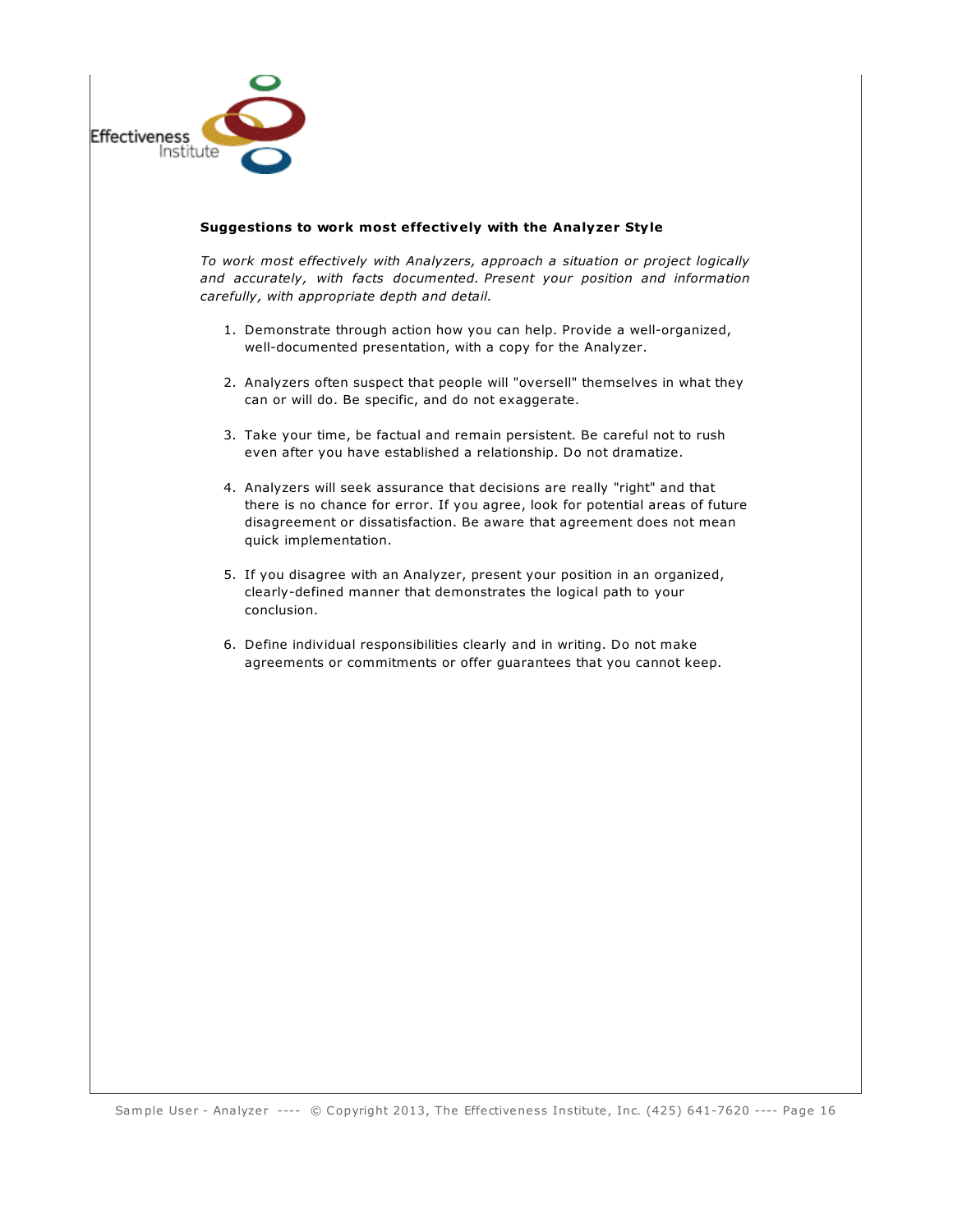| <b>Effectiveness</b><br>Institute |                                                                                                                                                                                                                                                                                                                                                                                                                                                                                                                                                                                                                                                                                                   |
|-----------------------------------|---------------------------------------------------------------------------------------------------------------------------------------------------------------------------------------------------------------------------------------------------------------------------------------------------------------------------------------------------------------------------------------------------------------------------------------------------------------------------------------------------------------------------------------------------------------------------------------------------------------------------------------------------------------------------------------------------|
|                                   |                                                                                                                                                                                                                                                                                                                                                                                                                                                                                                                                                                                                                                                                                                   |
|                                   | SUMMARY OF THE PERSUADER STYLE                                                                                                                                                                                                                                                                                                                                                                                                                                                                                                                                                                                                                                                                    |
|                                   | Characteristics of the Persuader Style                                                                                                                                                                                                                                                                                                                                                                                                                                                                                                                                                                                                                                                            |
|                                   | • Tends to respond quickly or on impulse.<br>• Likes incentives and will take risks for them.<br>• Wants personal attention and wants to make a good impression.<br>• Responds to recommendations of important people.<br>• Tends to not check details.<br>• Dreams and uses intuition.                                                                                                                                                                                                                                                                                                                                                                                                           |
|                                   | Persuader expectations of others                                                                                                                                                                                                                                                                                                                                                                                                                                                                                                                                                                                                                                                                  |
|                                   | • To be open, friendly and enthusiastic.<br>• Recognition and approval of their ideas, opinions and beliefs.<br>• To know that action will take place immediately.                                                                                                                                                                                                                                                                                                                                                                                                                                                                                                                                |
|                                   | The Persuader Style tends to respond to                                                                                                                                                                                                                                                                                                                                                                                                                                                                                                                                                                                                                                                           |
|                                   | • A personal contact requesting their help.<br>• Your taking time to know and enjoy them personally.<br>• Positive ideas and responses.                                                                                                                                                                                                                                                                                                                                                                                                                                                                                                                                                           |
|                                   | In making decisions the Persuader Style will                                                                                                                                                                                                                                                                                                                                                                                                                                                                                                                                                                                                                                                      |
|                                   | • Need to make their own decisions after they have input from others.<br>• Like personal credit for their ideas.<br>• Want to know what others in a similar position are doing.<br>• Appreciate that you work out the details and provide a written summary<br>• Tend to respond to ideas or suggestions that are easy to do and get quick<br>results.<br>• Expect immediate action from you.<br>• Tend to be indecisive when there is potential for others to be hurt.<br>• Appreciate an informal letter or phone call after the business is completed.<br>• Be open to having opposing points of view and want to talk it through.<br>• Need the opportunity and freedom to change their mind. |
|                                   | more $\dots$                                                                                                                                                                                                                                                                                                                                                                                                                                                                                                                                                                                                                                                                                      |
|                                   |                                                                                                                                                                                                                                                                                                                                                                                                                                                                                                                                                                                                                                                                                                   |
|                                   |                                                                                                                                                                                                                                                                                                                                                                                                                                                                                                                                                                                                                                                                                                   |
|                                   |                                                                                                                                                                                                                                                                                                                                                                                                                                                                                                                                                                                                                                                                                                   |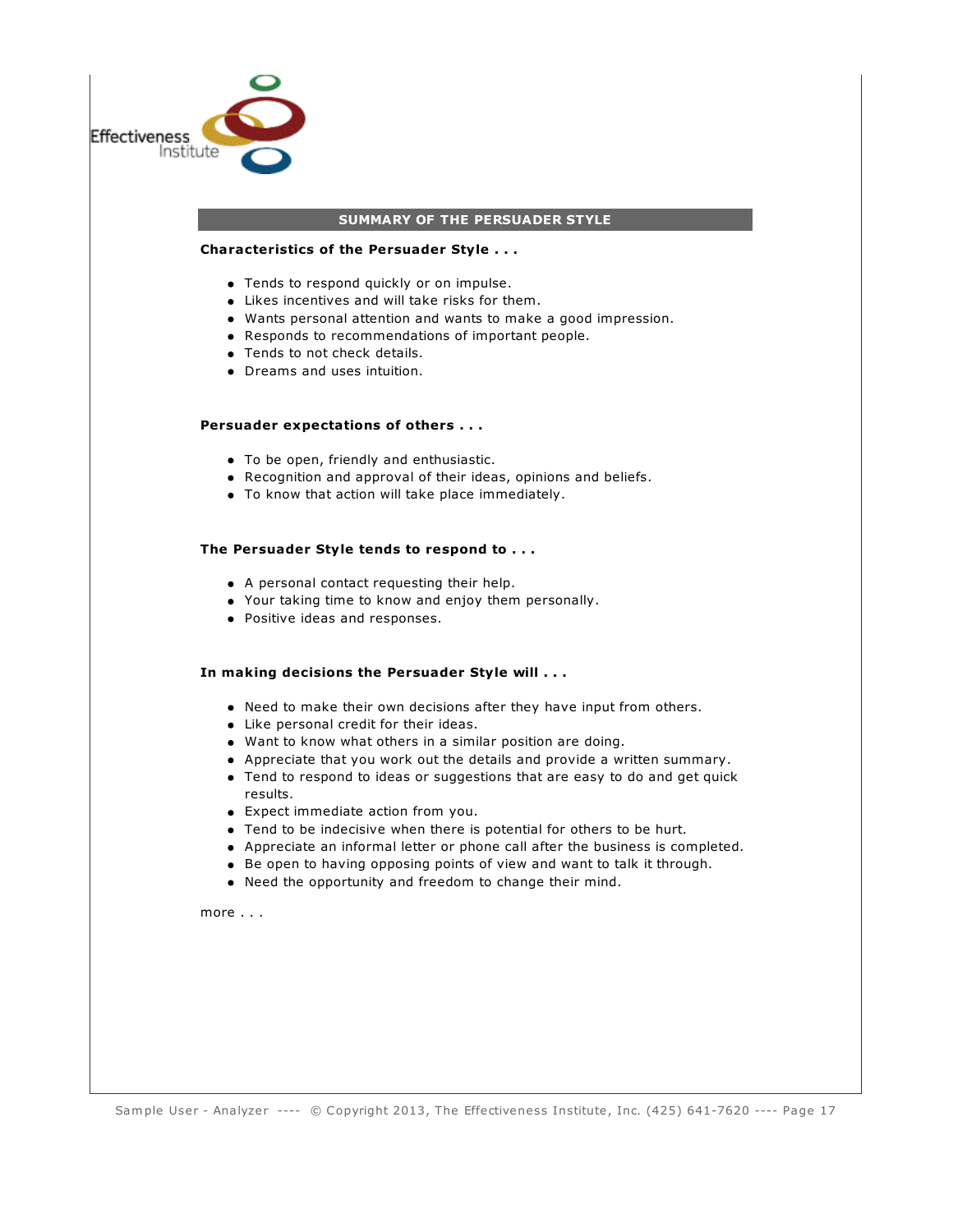

#### **Suggestions to work most effectively with the Persuader Style**

*To work most effectively with Persuaders, be warm, sociable, and take time to be supportive. Recognize their ideas and intentions and be sure to leave time for verbalizing.*

- 1. Seek out their ideas and opinions on topics of interest, particularly their thoughts about people. Take the time to listen.
- 2. Leave room for exploring ideas and possible solutions from their point of view as well as yours.
- 3. Take the initiative on details. If you agree to a task, assume responsibility to work out specific details because Persuaders tend to disregard the "how" of an agreement.
- 4. If you disagree with a Persuader, avoid arguing. Refocus on expectations. Persuaders have a strong need to win an argument.
- 5. Do not discuss all the details, but put expectations, agreements and understandings in writing.
- 6. Allow time for socializing after the task is completed.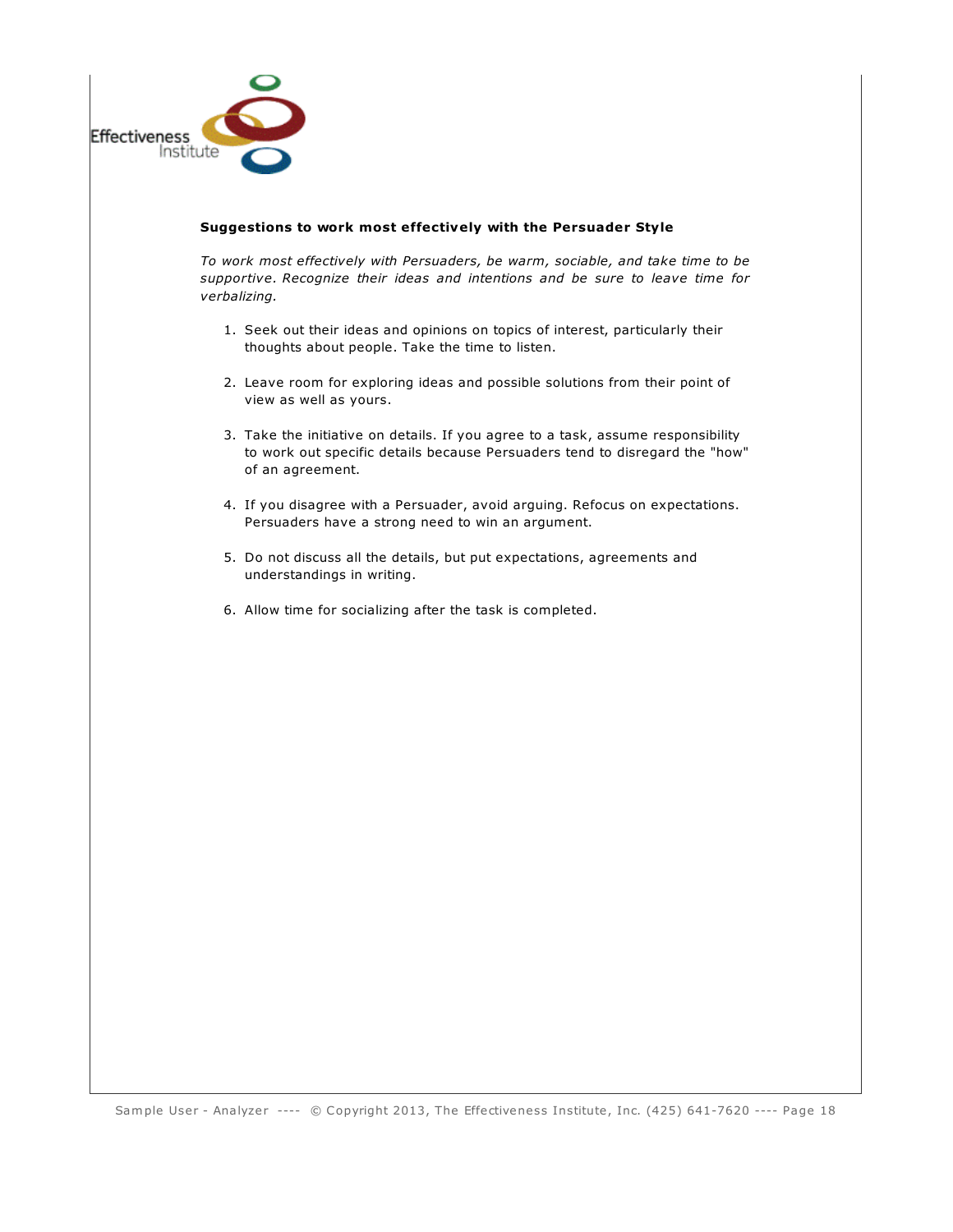

#### **THE RESULTS DIMENSION**

There are two dimensions of observable behavior: Results and Emotions. *These two dimensions function independently of one another,* which is why they can be observed separately. Together, they determine an individual's Behavior Style.

The Results Dimension clarifies *how an individual goes about accomplishing a task or achieving a result.* This dimension ranges from Process-oriented to Expedienceoriented behaviors.

- Process-oriented individuals tend to pay more attention to *how* results can be achieved. Impact: preceived to be deliberate, systematic and moderate.
- Expedience-oriented individuals tend to pay more attention to the *speed* at which results can be achieved. Impact: perceived to be initiating, outspoken and bold.



#### **Process-oriented behaviors:**

- 1. Speaks slowly, after thinking
- 2. Asks more than tells
- 3. Generally speaks with a soft voice
- 4. Frequently sits or stands at an angle to person
- 5. Lets others initiate
- 6. Slow, relaxed muscle movement (e.g., softer handshake)
- 7. Often looks away while conversing
- 8. Usually indirect, uses hints
- 9. Talks with pauses
- 10. Careful, thoughtful decisions

#### **Expedience-oriented behaviors:**

- 1. Speaks quickly, while thinking
- 2. Tells more than asks
- 3. Generally speaks with a strong voice
- 4. Frequently sits or stands directly across from person
- 5. Initiates
- 6. Quick, tight muscle movement (e.g., firm handshake)
- 7. Direct eye contact while conversing
- 8. Usually direct and to the point
- 9. Talks without pauses
- 10. Quick, bold decisions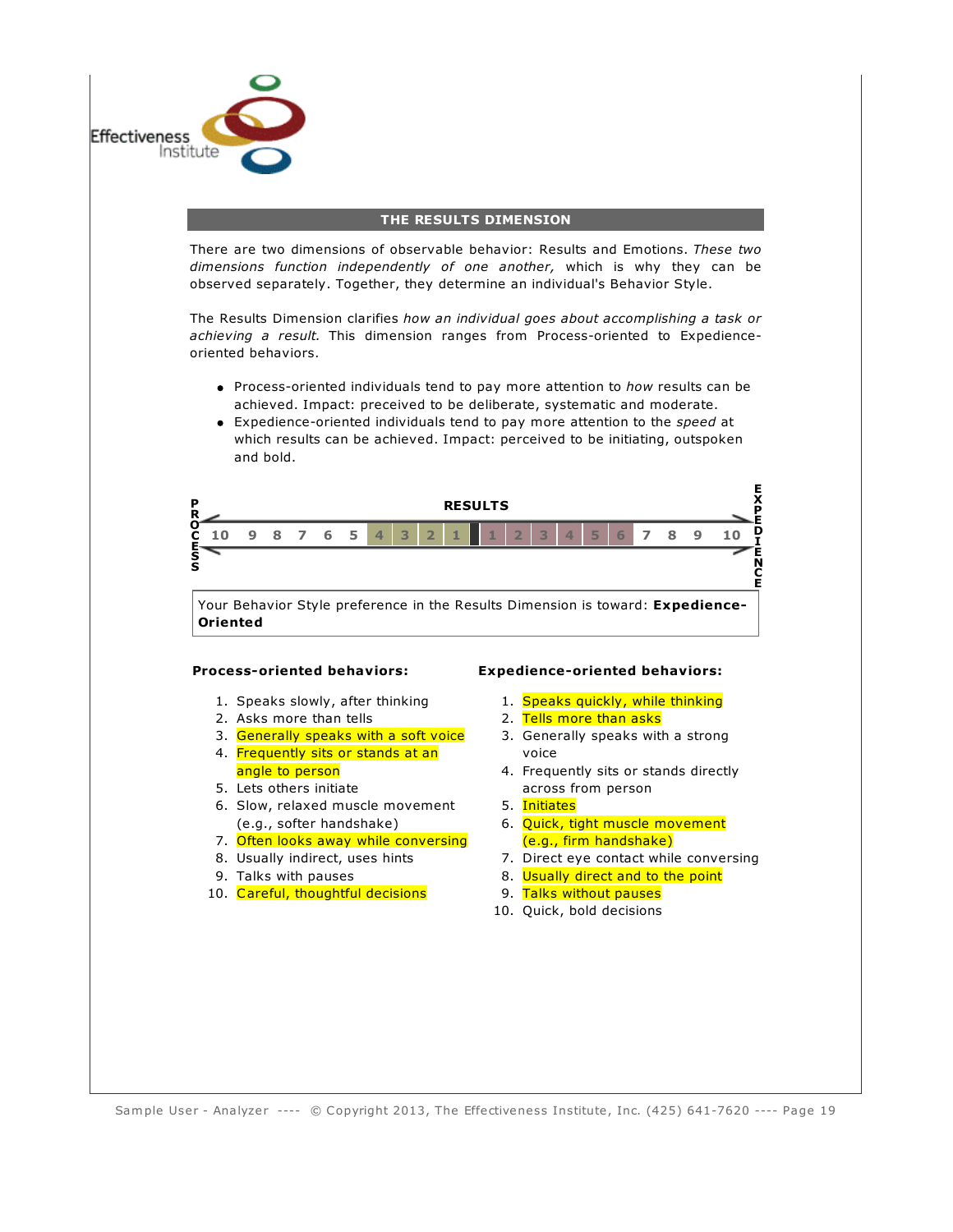

#### **THE EMOTIONS DIMENSION**

The Emotions Dimension illustrates *the degree to which an individual expresses emotions and feelings when relating to others. The Emotions Dimension ranges from Controlled to Responsive behaviors.*

- Emotionally Responsive individuals tend to experience *and* express their feelings and emotions. Impact: perceived to be verbal, expressive and informal.
- Emotionally Controlled individuals tend to experience *but not* express their feelings and emotions. Impact: perceived to be serious, reserved and formal.

| 9<br>1. Limited use of face<br>8<br>and body when<br>and body when<br>communicating<br>communicating<br>7<br>2. Gestures tend to be<br>6<br>inside width of<br>outside width of<br>shoulders<br>shoulders<br>5<br>3. Keeps feelings "in"<br>3. Lets feelings "out"<br>4<br>4. Serious or intense eye<br>3<br>contact<br>contact<br>5. Appears guarded or<br>5. Appears open and<br>2<br>cautious in<br>Е                                                                            | <b>CONTROLLED</b><br>10 | <b>Emotionally Controlled</b><br>behaviors: | <b>Emotionally Responsive</b><br>behaviors:                                                                                                                                                                              |
|-------------------------------------------------------------------------------------------------------------------------------------------------------------------------------------------------------------------------------------------------------------------------------------------------------------------------------------------------------------------------------------------------------------------------------------------------------------------------------------|-------------------------|---------------------------------------------|--------------------------------------------------------------------------------------------------------------------------------------------------------------------------------------------------------------------------|
| м<br>6. Smiles easily<br>relationships<br>ο<br>6. Slow to smile<br>T<br>decisions<br>7. Uses facts to make<br>1<br>$\mathbf{o}$<br>decisions<br>N<br>to get to know<br>8. Infrequently talks<br>S<br>about self, difficult to<br>2<br>get to know<br>maintaining<br>3<br>9. Focuses attention on<br>relationships<br>accomplishing tasks<br>4<br>others<br>10. Prefers working alone<br>5<br>6<br>Your Behavior Style preference in the Emotions Dimension<br>is toward: Responsive |                         |                                             | 1. Maximum use of face<br>2. Gestures tend to be<br>4. Friendly or warm eye<br>friendly in relationships<br>7. Uses feelings to make<br>8. Talks about self, easy<br>9. Focuses attention on<br>10. Prefers working with |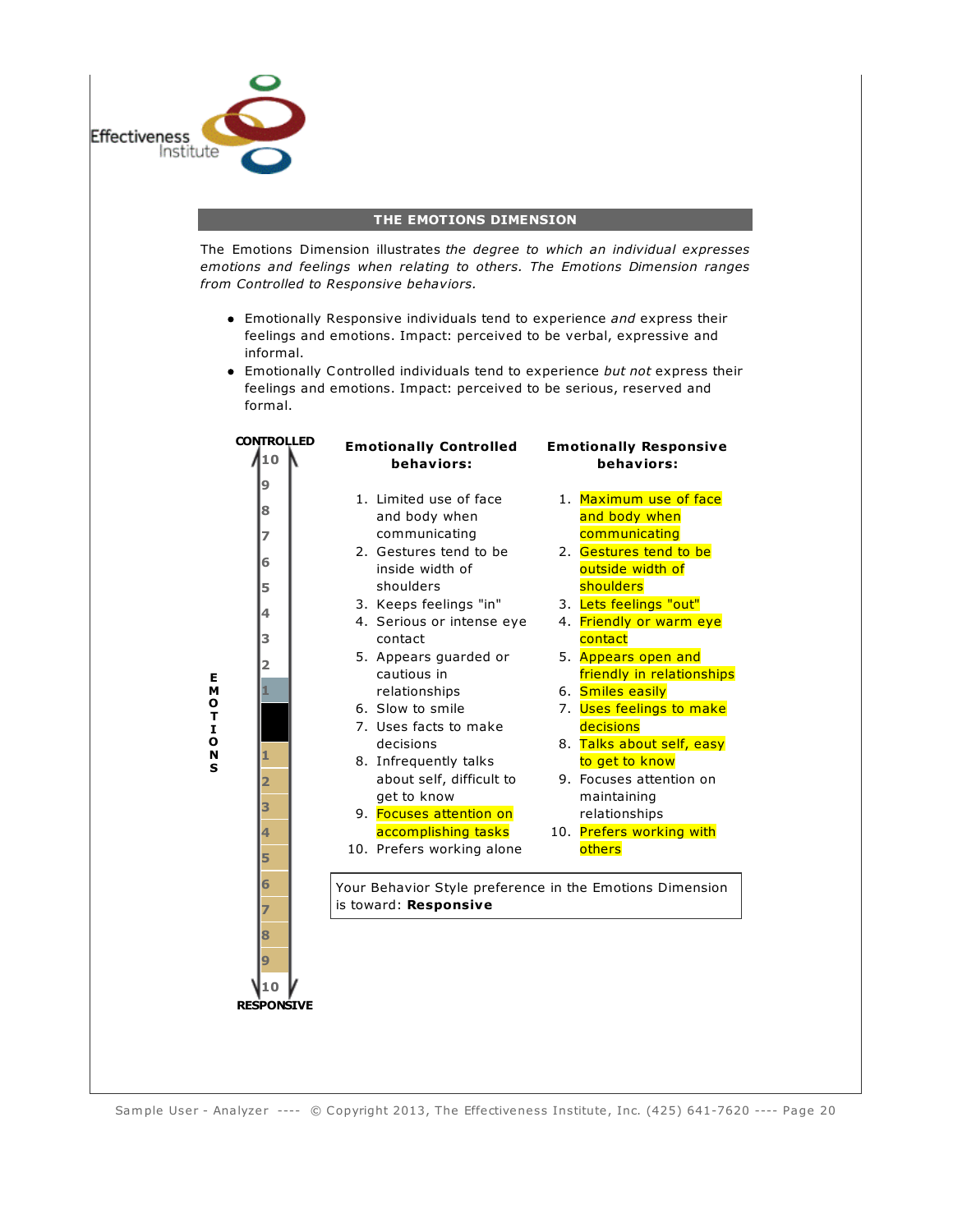

#### **BEHAVIOR CHOICE**

The Results and Emotions dimensions are independent of one another, but when the two dimensions are combined, the four Behavior Styles emerge. The Behavior Style that emerges for you from the combined results and emotions dimensions may differ from the primary and secondary Behavior Style initially identified on the Profile Bar Graph. The reason for this is that the primary and secondary Behavior Style(s) are generated from the survey are focused on answers from the standpoint of "who you think you are." When looking at the Results and Emotions Dimensions, the perspective changes to identify the specific behaviors you choose to externally exhibit when you are "getting things done."

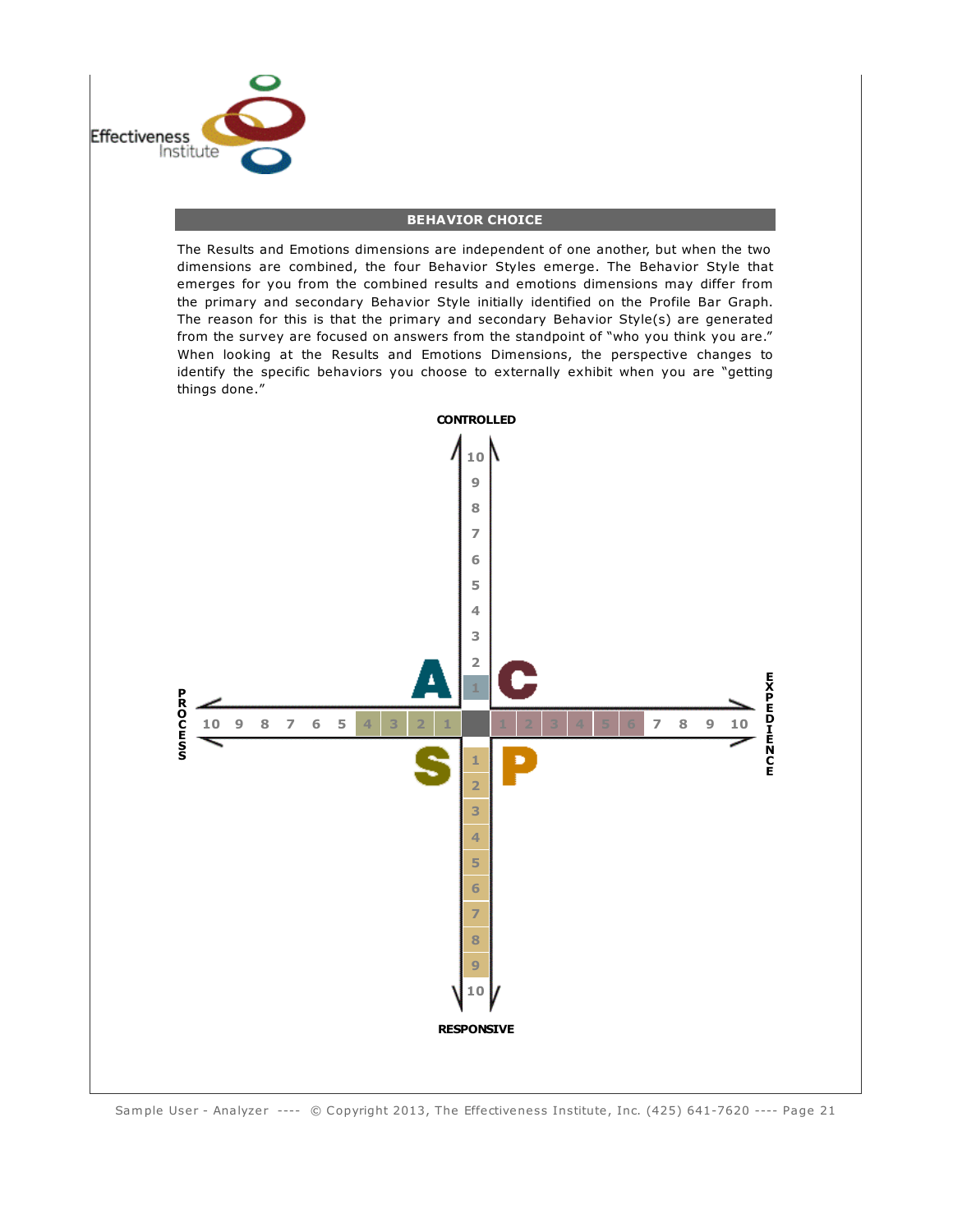

Sample User - Analyzer ---- © Copyright 2013, The Effectiveness Institute, Inc. (425) 641-7620 ---- Page 22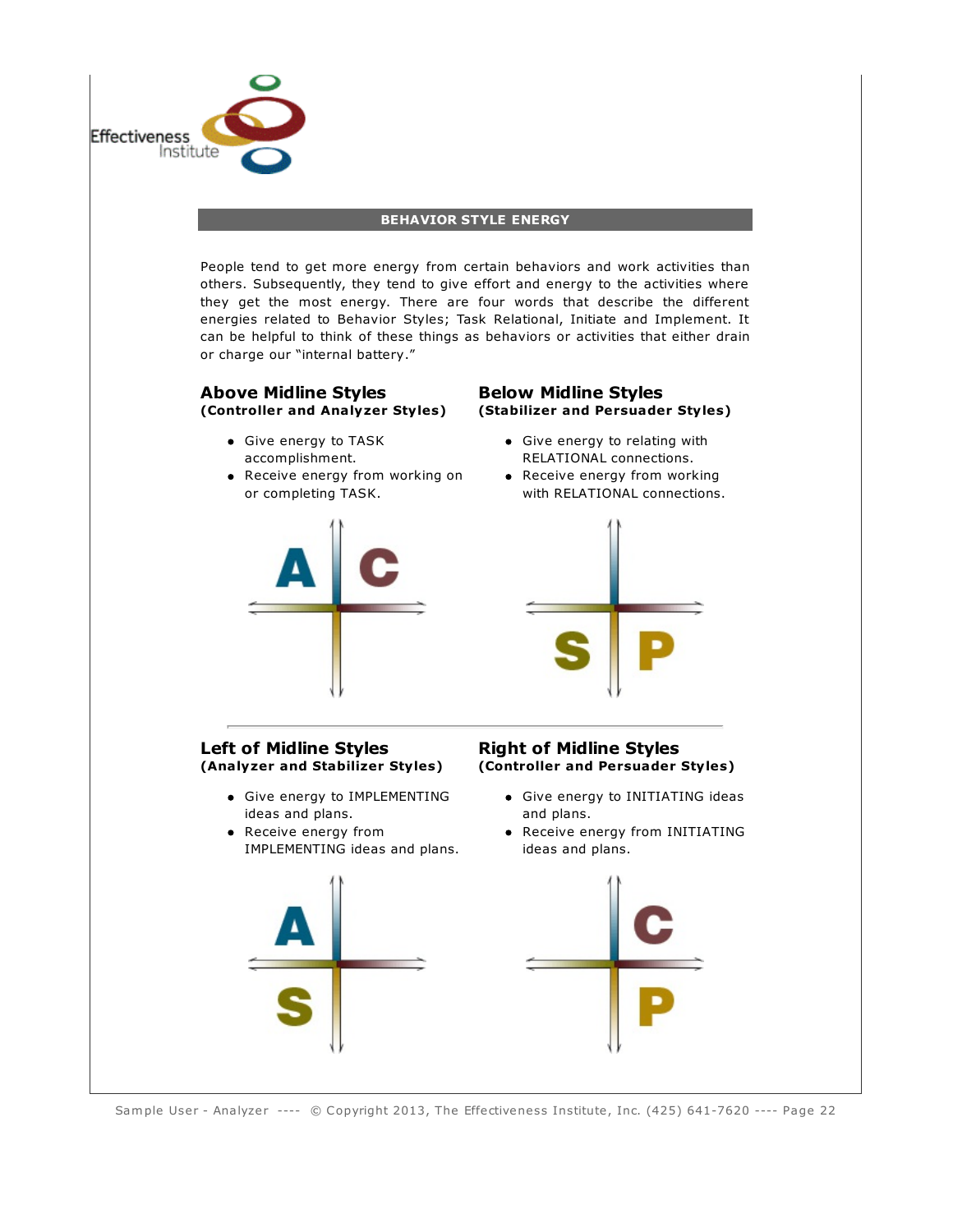| TASK -- Analyzer and Controller (A+C = Task Energy)<br>• The Analyzer and Controller give energy to TASK accomplishment, and<br>they get energy back from working on task. Whenever either of these<br>up their energy level.<br>RELATIONAL -- Stabilizer and Persuader (S+P = Relational Energy)<br>back. These Styles give energy to RELATIONAL connections and they get<br>energy back from these connections. When either of these Styles is<br>experiencing low energy, they go talk to somebody and it picks their<br>energy up.<br>IMPLEMENTING -- Analyzer and Stabilizer (A+S = Implementing Energy)<br>• The Analyzer and Stabilizer give energy to IMPLEMENTING, and they get<br>their energy back from this activity (first we are going to organize our<br>thoughts on paper and then we are going to take it to marketing and<br>distribution, etc.). Making a plan work is energizing.<br>INITIATING -- Controller and Persuader (C+P = Initiating Energy)<br>They can give energy to implementing, but it drains them to do repetitive<br>tasks or work only on one project.<br>event, the focus may shift to Implementing and Relational connections. | <b>BEHAVIOR STYLE ENERGY</b> |
|------------------------------------------------------------------------------------------------------------------------------------------------------------------------------------------------------------------------------------------------------------------------------------------------------------------------------------------------------------------------------------------------------------------------------------------------------------------------------------------------------------------------------------------------------------------------------------------------------------------------------------------------------------------------------------------------------------------------------------------------------------------------------------------------------------------------------------------------------------------------------------------------------------------------------------------------------------------------------------------------------------------------------------------------------------------------------------------------------------------------------------------------------------------------|------------------------------|
| Styles is experiencing low energy, they go work on something and it picks                                                                                                                                                                                                                                                                                                                                                                                                                                                                                                                                                                                                                                                                                                                                                                                                                                                                                                                                                                                                                                                                                              |                              |
| • The Stabilizer and Persuader give energy to task, but don't get any energy<br>to the energy when they brainstorm. "We are going to work on this and at                                                                                                                                                                                                                                                                                                                                                                                                                                                                                                                                                                                                                                                                                                                                                                                                                                                                                                                                                                                                               |                              |
|                                                                                                                                                                                                                                                                                                                                                                                                                                                                                                                                                                                                                                                                                                                                                                                                                                                                                                                                                                                                                                                                                                                                                                        |                              |
|                                                                                                                                                                                                                                                                                                                                                                                                                                                                                                                                                                                                                                                                                                                                                                                                                                                                                                                                                                                                                                                                                                                                                                        |                              |
|                                                                                                                                                                                                                                                                                                                                                                                                                                                                                                                                                                                                                                                                                                                                                                                                                                                                                                                                                                                                                                                                                                                                                                        |                              |
|                                                                                                                                                                                                                                                                                                                                                                                                                                                                                                                                                                                                                                                                                                                                                                                                                                                                                                                                                                                                                                                                                                                                                                        |                              |
| • The Controller and Persuader give and get energy from INITIATING. Listen<br>the same time we are starting on that, and two weeks after that, we will"<br>Everyone uses each of these energies differently depending on the situation. For<br>example: At work, Controllers may focus on Initiating and Task, but at a social                                                                                                                                                                                                                                                                                                                                                                                                                                                                                                                                                                                                                                                                                                                                                                                                                                         |                              |
|                                                                                                                                                                                                                                                                                                                                                                                                                                                                                                                                                                                                                                                                                                                                                                                                                                                                                                                                                                                                                                                                                                                                                                        |                              |
|                                                                                                                                                                                                                                                                                                                                                                                                                                                                                                                                                                                                                                                                                                                                                                                                                                                                                                                                                                                                                                                                                                                                                                        |                              |
|                                                                                                                                                                                                                                                                                                                                                                                                                                                                                                                                                                                                                                                                                                                                                                                                                                                                                                                                                                                                                                                                                                                                                                        |                              |
|                                                                                                                                                                                                                                                                                                                                                                                                                                                                                                                                                                                                                                                                                                                                                                                                                                                                                                                                                                                                                                                                                                                                                                        |                              |
|                                                                                                                                                                                                                                                                                                                                                                                                                                                                                                                                                                                                                                                                                                                                                                                                                                                                                                                                                                                                                                                                                                                                                                        |                              |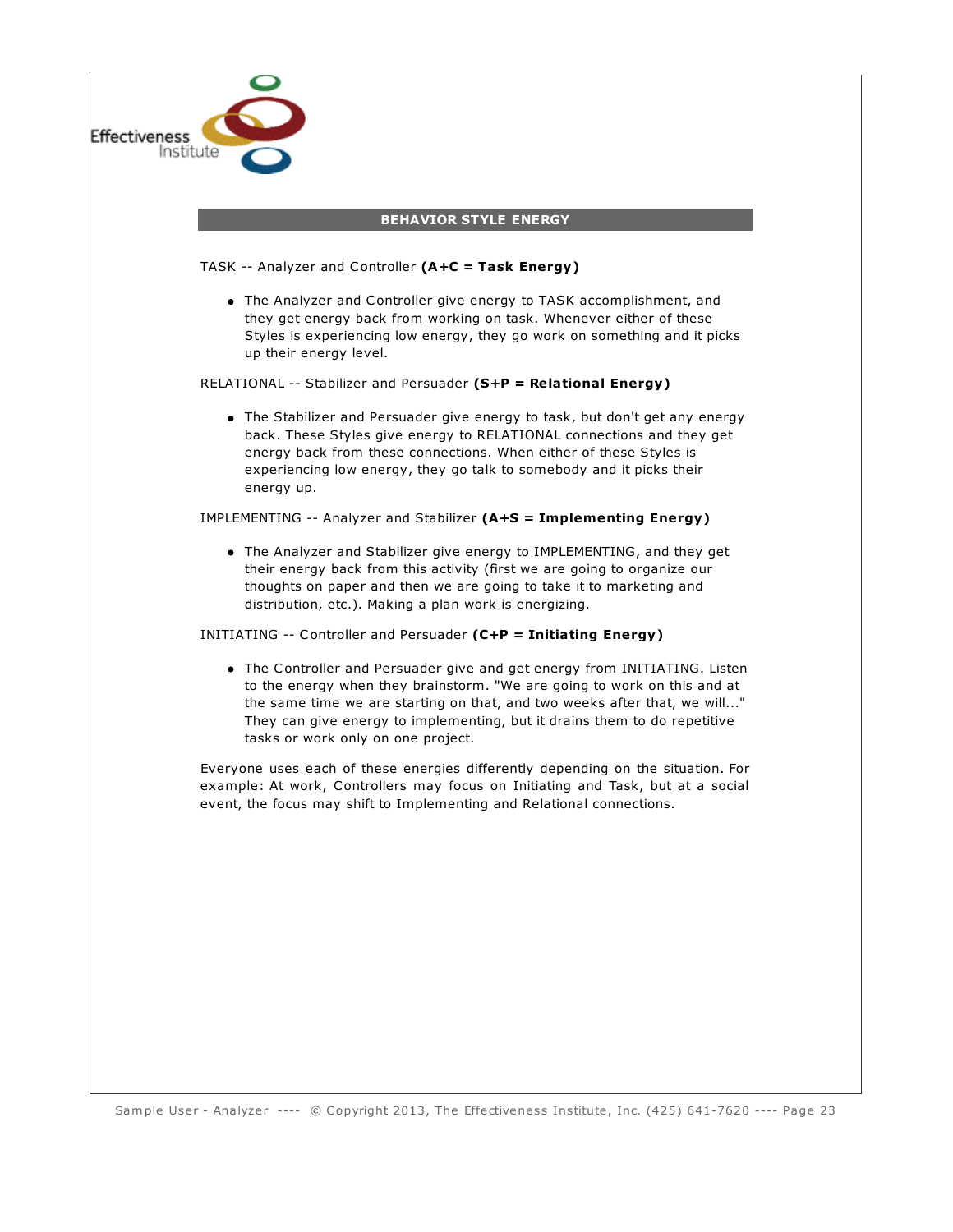

Sample User - Analyzer ---- © Copyright 2013, The Effectiveness Institute, Inc. (425) 641-7620 ---- Page 24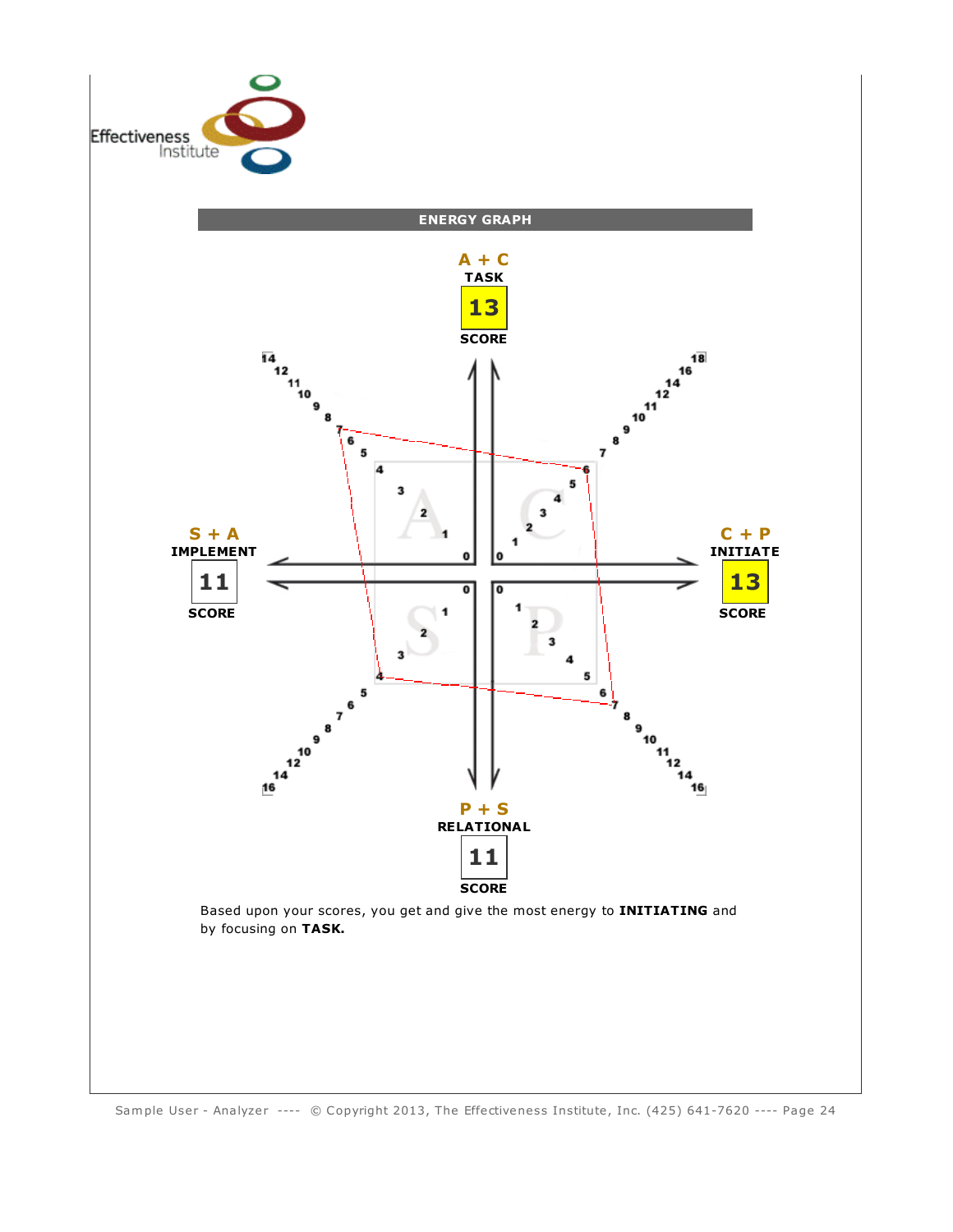

#### **BEHAVIOR IS A CHOICE**

The Behavior Style profile is a powerful tool to discover your individual, unique combination of strengths. Each of us has, and situationally use, all four of the Behavior Styles as we work to be successful.

This profile is designed to accomplish two objectives:

- 1. Develop an understanding of the 4 Behavior Styles.
- 2. Within a specific focus, (me at work or me at home) understand which of the Behavior Styles you use to be effective within that particular frame of reference.

**Remember:** If you change your focus, or frame of reference, it is likely that your patterns of behavior will change as you work to be effective within this different environment. Failure to recognize the need to shift your Behavior Style will negatively impact your credibility.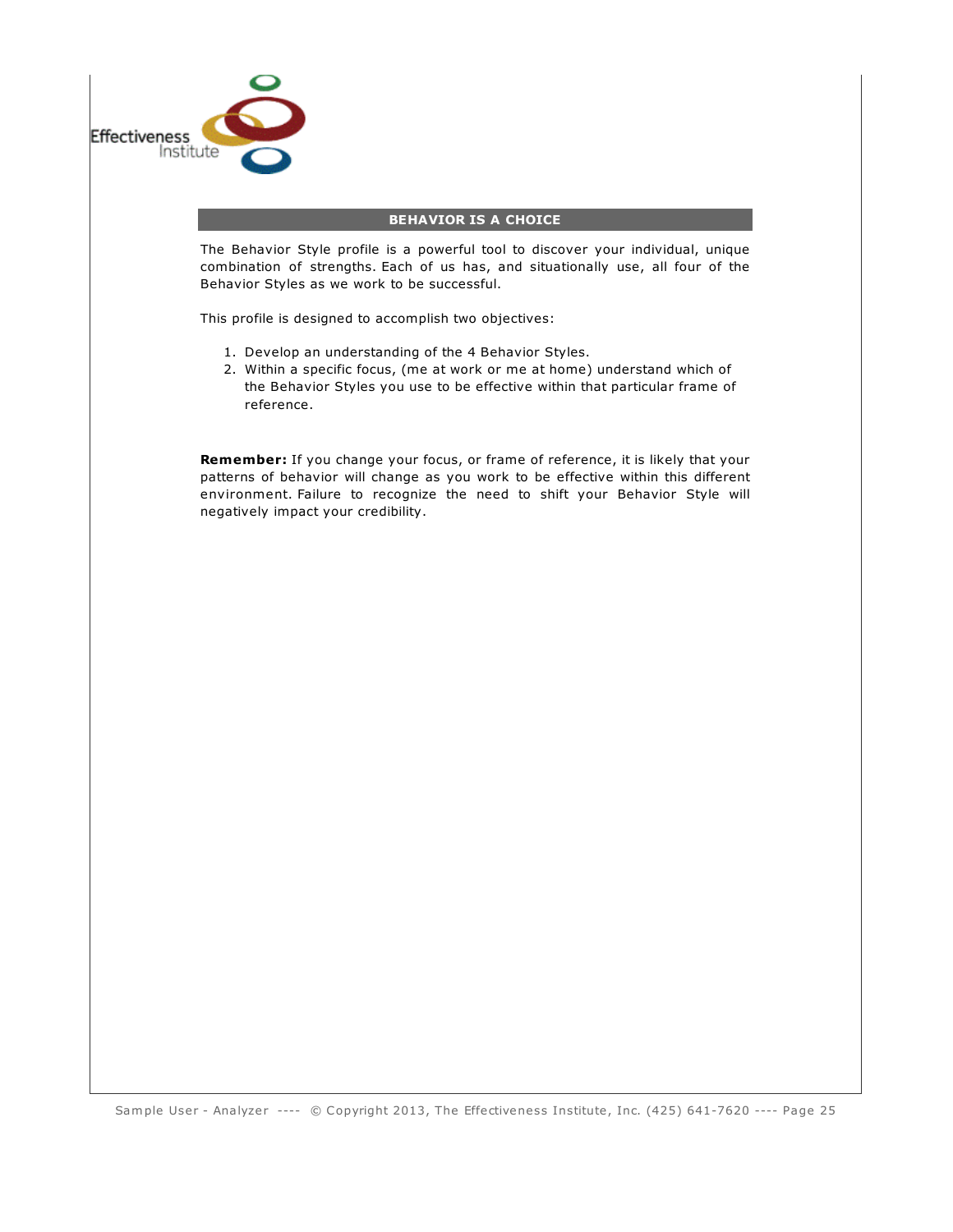

#### **ABOUT THE EFFECTIVENESS INSTITUTE**

#### About Us

Founded in 1980, Effectiveness Institute is a learning and development organization that has worked with thousands of clients across the U.S. and around the world in a wide range of industries. Our purpose is to deliver measurable improvement in the way individuals, teams and organizations perform, helping to build and sustain high-performance cultures within client organizations.

#### Our Philosophy

To understand the various dynamics and critical success factors involved in organizations we created the Dual Performance Cycle. Organizations measure performance using certain metrics (e.g., Customer Satisfaction, ROI, Productivity, Retention, etc.). When efforts are made to improve performance, organizations commonly focus on the left side (Task/Systems) of the Dual Performance Cycle. While this is important and critical to success, research demonstrates that the right side of the cycle (People/Teams) has a substantial impact on performance outcomes.



Traditionally, competencies related to the right side of the Dual Performance Cycle have been described as "soft skills." These "people skills", such as the ability to give and receive feedback, navigate conflict, collaborate, promote ideas and inspire others, are critical for individual and team success. Balance is the key: technically competent individuals (left side) who demonstrate emotional intelligence that builds trust and respect (right side) always maximize performance.

At Effectiveness Institute, our work focuses on creating and sustaining high performance in all levels of the organization by improving the effectiveness of leaders and teams.

#### Our Methods

Effectiveness Institute provides organizations with well-informed models, assessments, workshops, webinars and consulting that facilitate high performance. However, we don't supply one-size-fits-all answers. Instead we offer a variety of options to serve the needs of organizations. We also work together with clients who contact us to understand their needs. Only then do we propose solutions. This is important because most organizations know what they currently want (e.g., increased productivity, better service, higher profits, growth, less turnover, lower costs, etc.) but not necessarily what they currently need (e.g., clearer purpose, less unproductive conflict, improved people skills, greater clarity, stronger executive relationships, etc.) to achieve their goals.

Our content focuses on the key pressure points of most organizations: communication, teamwork, conflict, leadership and change. We provide only time-tested proven material. Every workshop, assessment or webinar is designed to build awareness, achieve participant "buy-in", develop realworld skills and make a positive impact on performance.